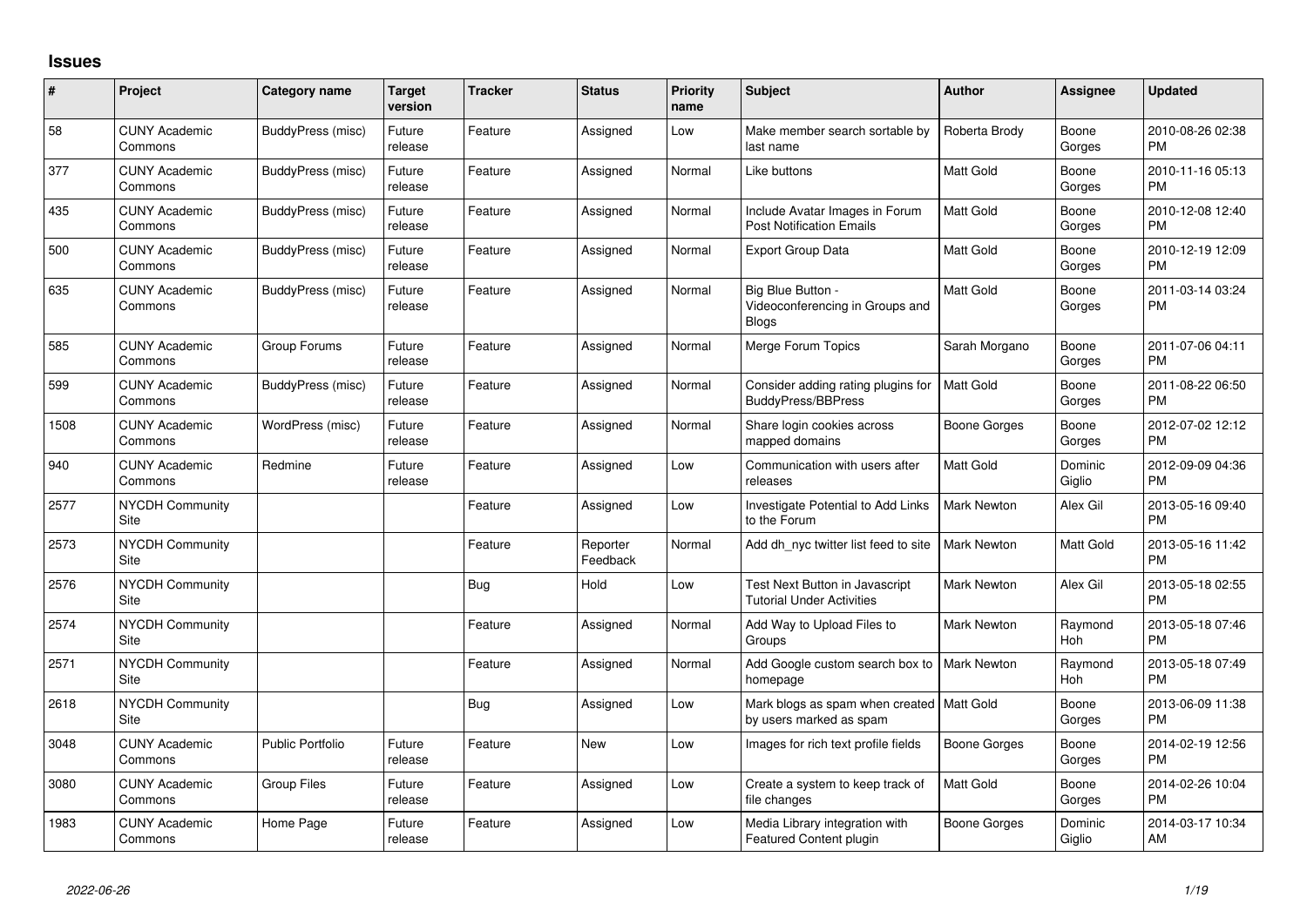| #    | Project                         | <b>Category name</b>     | Target<br>version | Tracker       | <b>Status</b>       | <b>Priority</b><br>name | <b>Subject</b>                                                             | <b>Author</b>    | <b>Assignee</b>     | <b>Updated</b>                |
|------|---------------------------------|--------------------------|-------------------|---------------|---------------------|-------------------------|----------------------------------------------------------------------------|------------------|---------------------|-------------------------------|
| 860  | <b>CUNY Academic</b><br>Commons | Design                   | Future<br>release | Design/UX     | Assigned            | Normal                  | <b>Standardize Button Treatment</b><br>Across the Commons                  | Chris Stein      | Chris Stein         | 2014-05-01 09:45<br>AM        |
| 1888 | <b>CUNY Academic</b><br>Commons | Home Page                | Future<br>release | Feature       | Assigned            | Normal                  | Refactor BP MPO Activity Filter to<br>support proper pagination            | Sarah Morgano    | Boone<br>Gorges     | 2014-05-01 07:11<br><b>PM</b> |
| 3220 | <b>CUNY Academic</b><br>Commons | <b>Public Portfolio</b>  | Future<br>release | Feature       | Assigned            | Normal                  | Add indent/outdent option to<br>Formatting Buttons on Profile<br>Page      | Matt Gold        | Boone<br>Gorges     | 2014-05-21 10:39<br><b>PM</b> |
| 3354 | <b>CUNY Academic</b><br>Commons | <b>Group Files</b>       | Future<br>release | Feature       | Assigned            | Low                     | Allow Group Download of Multiple<br><b>Selected Files</b>                  | <b>Matt Gold</b> | Chris Stein         | 2014-08-01 08:50<br>AM        |
| 3419 | <b>CUNY Academic</b><br>Commons | Group Invitations        | 1.6.14            | <b>Bug</b>    | Testing<br>Required | Normal                  | Neatening the display of<br>messages on group requests                     | Matt Gold        | Boone<br>Gorges     | 2014-09-01 09:29<br><b>PM</b> |
| 2223 | <b>CUNY Academic</b><br>Commons | <b>WordPress Plugins</b> | Future<br>release | Feature       | Assigned            | Low                     | Add Participad to the CUNY<br><b>Academic Commons</b>                      | Matt Gold        | Boone<br>Gorges     | 2014-09-17 10:03<br><b>PM</b> |
| 3330 | <b>CUNY Academic</b><br>Commons | My Commons               | Future<br>release | Feature       | Assigned            | Normal                  | 'Commons Information" tool                                                 | Boone Gorges     | Chris Stein         | 2014-09-22 08:46<br><b>PM</b> |
| 3458 | <b>CUNY Academic</b><br>Commons | Groups (misc)            | Future<br>release | Feature       | Assigned            | Normal                  | Filter Members of Group by<br>Campus                                       | Michael Smith    | Samantha<br>Raddatz | 2014-09-26 08:32<br><b>PM</b> |
| 3193 | <b>CUNY Academic</b><br>Commons | Group Forums             | Future<br>release | Feature       | Assigned            | Normal                  | bbPress 2.x dynamic roles and<br><b>RBF</b>                                | Boone Gorges     | Boone<br>Gorges     | 2014-09-30 01:30<br><b>PM</b> |
| 3506 | <b>CUNY Academic</b><br>Commons | Publicity                | 1.7               | Publicity     | <b>New</b>          | Normal                  | Prepare 1.7 email messaging                                                | Micki Kaufman    | Micki<br>Kaufman    | 2014-10-01 12:36<br><b>PM</b> |
| 3509 | <b>CUNY Academic</b><br>Commons | Publicity                | 1.7               | Publicity     | <b>New</b>          | Normal                  | Create 1.7 digital signage imagery                                         | Micki Kaufman    | Marilyn<br>Weber    | 2014-10-01 12:40<br><b>PM</b> |
| 3524 | <b>CUNY Academic</b><br>Commons | Documentation            | Not tracked       | Documentation | Assigned            | Normal                  | Post describing all you can do<br>when starting up a new<br>blog/group     | Matt Gold        | scott voth          | 2014-10-04 12:56<br><b>PM</b> |
| 3492 | <b>CUNY Academic</b><br>Commons | <b>WordPress Themes</b>  | Future<br>release | Support       | Assigned            | Normal                  | Add CBOX theme to the<br>Commons                                           | scott voth       | Raymond<br>Hoh      | 2014-10-08 05:55<br><b>PM</b> |
| 3511 | <b>CUNY Academic</b><br>Commons | Publicity                | 1.7               | Publicity     | Assigned            | Normal                  | Social media for 1.7                                                       | Micki Kaufman    | Sarah<br>Morgano    | 2014-10-14 03:32<br><b>PM</b> |
| 3510 | <b>CUNY Academic</b><br>Commons | Publicity                | 1.7               | Publicity     | Assigned            | Normal                  | Post on the News Blog re: 'My<br>Commons'                                  | Micki Kaufman    | Sarah<br>Morgano    | 2014-10-15 11:18<br>AM        |
| 3475 | <b>CUNY Academic</b><br>Commons | Events                   | Future<br>release | Feature       | Assigned            | Normal                  | Request to add plugin to<br>streamline room<br>booking/appointment booking | Naomi Barrettara | Boone<br>Gorges     | 2014-12-01 05:14<br><b>PM</b> |
| 3691 | <b>CUNY Academic</b><br>Commons | <b>WordPress Plugins</b> | Future<br>release | Bug           | New                 | Normal                  | <b>WPMU Domain Mapping</b><br>Debugging on cdev                            | Raymond Hoh      | Matt Gold           | 2014-12-12 09:04<br>AM        |
| 2167 | <b>CUNY Academic</b><br>Commons | WordPress (misc)         | Future<br>release | Bug           | Assigned            | Normal                  | CAC-Livestream Plugin Issues                                               | Michael Smith    | Dominic<br>Giglio   | 2015-01-02 03:06<br><b>PM</b> |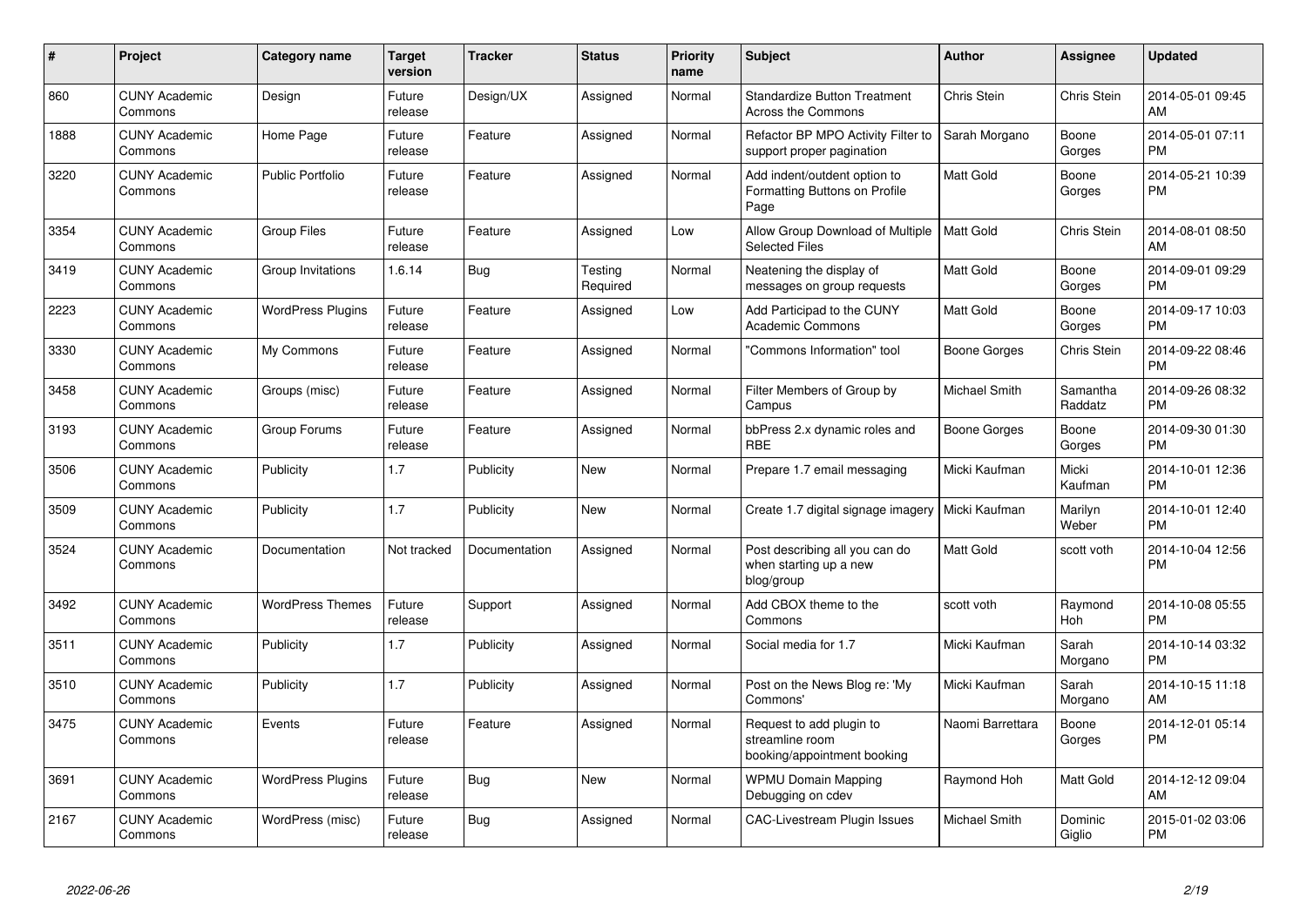| #    | Project                         | <b>Category name</b>     | <b>Target</b><br>version | <b>Tracker</b> | <b>Status</b> | <b>Priority</b><br>name | <b>Subject</b>                                                                 | Author              | Assignee            | <b>Updated</b>                |
|------|---------------------------------|--------------------------|--------------------------|----------------|---------------|-------------------------|--------------------------------------------------------------------------------|---------------------|---------------------|-------------------------------|
| 412  | <b>CUNY Academic</b><br>Commons | <b>WordPress Themes</b>  | Future<br>release        | Feature        | Assigned      | Normal                  | <b>Featured Themes</b>                                                         | Matt Gold           | Dominic<br>Giglio   | 2015-01-05 08:44<br><b>PM</b> |
| 658  | <b>CUNY Academic</b><br>Commons | <b>WordPress Plugins</b> | Future<br>release        | Feature        | Assigned      | Normal                  | Rebulid Sitewide Tag Suggestion                                                | Matt Gold           | Boone<br>Gorges     | 2015-01-05 08:47<br><b>PM</b> |
| 1562 | <b>CUNY Academic</b><br>Commons | <b>WordPress Plugins</b> | Future<br>release        | Feature        | Assigned      | Low                     | Play with NYT Collaborative<br><b>Authoring Tool</b>                           | Matt Gold           | Boone<br>Gorges     | 2015-01-05 08:47<br><b>PM</b> |
| 364  | <b>CUNY Academic</b><br>Commons | <b>WordPress Plugins</b> | Future<br>release        | Feature        | <b>New</b>    | Normal                  | <b>Bulletin Board</b>                                                          | <b>Matt Gold</b>    |                     | 2015-01-05 08:50<br><b>PM</b> |
| 2753 | <b>CUNY Academic</b><br>Commons | <b>Public Portfolio</b>  | Future<br>release        | Feature        | <b>New</b>    | Normal                  | Create actual actual tagification in<br>academic interests and other<br>fields | Micki Kaufman       | Boone<br>Gorges     | 2015-01-05 08:52<br><b>PM</b> |
| 2832 | <b>CUNY Academic</b><br>Commons | <b>Public Portfolio</b>  | Future<br>release        | Feature        | Assigned      | Normal                  | Improve interface for (not)<br>auto-linking profile fields                     | <b>Boone Gorges</b> | Chris Stein         | 2015-01-05 08:52<br><b>PM</b> |
| 2754 | <b>CUNY Academic</b><br>Commons | Design                   | Future<br>release        | Feature        | Assigned      | Normal                  | Determine strategy for CAC logo<br>handling in top header                      | Micki Kaufman       | Chris Stein         | 2015-01-05 08:53<br><b>PM</b> |
| 3042 | <b>CUNY Academic</b><br>Commons | <b>Public Portfolio</b>  | Future<br>release        | Feature        | Assigned      | Normal                  | Browsing member interests                                                      | Matt Gold           | Boone<br>Gorges     | 2015-03-21 09:04<br><b>PM</b> |
| 3759 | <b>CUNY Academic</b><br>Commons | WordPress (misc)         | Future<br>release        | Feature        | Assigned      | Normal                  | Review Interface for Adding Users   Matt Gold<br>to Blogs                      |                     | Boone<br>Gorges     | 2015-03-24 05:52<br><b>PM</b> |
| 3308 | <b>CUNY Academic</b><br>Commons | Group Invitations        | Future<br>release        | Feature        | Assigned      | Normal                  | Allow members to rescind group<br>invitations                                  | Matt Gold           | Boone<br>Gorges     | 2015-04-01 08:53<br><b>PM</b> |
| 3770 | <b>CUNY Academic</b><br>Commons | <b>Public Portfolio</b>  | Future<br>release        | Feature        | Assigned      | Normal                  | Improve Layout/Formatting of<br>Positions Area on Public<br>Portfolios         | Matt Gold           | Chris Stein         | 2015-04-01 09:17<br><b>PM</b> |
| 3059 | <b>CUNY Academic</b><br>Commons | Group Forums             | Future<br>release        | Design/UX      | <b>New</b>    | Normal                  | Forum Post Permissable Content<br><b>Explanatory Text</b>                      | Chris Stein         | Chris Stein         | 2015-04-02 11:27<br>AM        |
| 3577 | <b>CUNY Academic</b><br>Commons | My Commons               | Future<br>release        | Design/UX      | Assigned      | Normal                  | Replies to items in My Commons                                                 | <b>Matt Gold</b>    | Raymond<br>Hoh      | 2015-04-09 05:19<br><b>PM</b> |
| 370  | <b>CUNY Academic</b><br>Commons | Registration             | Future<br>release        | Feature        | Assigned      | High                    | Guest Accounts                                                                 | Matt Gold           | Matt Gold           | 2015-04-09 09:33<br><b>PM</b> |
| 3662 | <b>CUNY Academic</b><br>Commons | <b>SEO</b>               | Future<br>release        | Feature        | Assigned      | Normal                  | Duplicate Content/SEO/Google<br>issues                                         | Matt Gold           | Raymond<br>Hoh      | 2015-04-13 04:37<br><b>PM</b> |
| 3536 | <b>CUNY Academic</b><br>Commons | My Commons               | Future<br>release        | Feature        | Assigned      | Normal                  | Infinite Scroll on My Commons<br>page                                          | Matt Gold           | Raymond<br>Hoh      | 2015-04-13 04:42<br>PM        |
| 4027 | <b>CUNY Academic</b><br>Commons | Commons In A Box         | Not tracked              | Design/UX      | Assigned      | Normal                  | Usability review of CBOX update<br>procedures                                  | Matt Gold           | Samantha<br>Raddatz | 2015-05-11 06:36<br><b>PM</b> |
| 4053 | <b>CUNY Academic</b><br>Commons | Events                   | Future<br>release        | Feature        | Assigned      | Normal                  | Create new tab for past events                                                 | Matt Gold           | Boone<br>Gorges     | 2015-05-12 02:10<br><b>PM</b> |
| 4222 | <b>CUNY Academic</b><br>Commons | User Experience          | Future<br>release        | Design/UX      | New           | Normal                  | Add information to 'Delete<br>Account' page                                    | Samantha Raddatz    | scott voth          | 2015-06-26 11:35<br>AM        |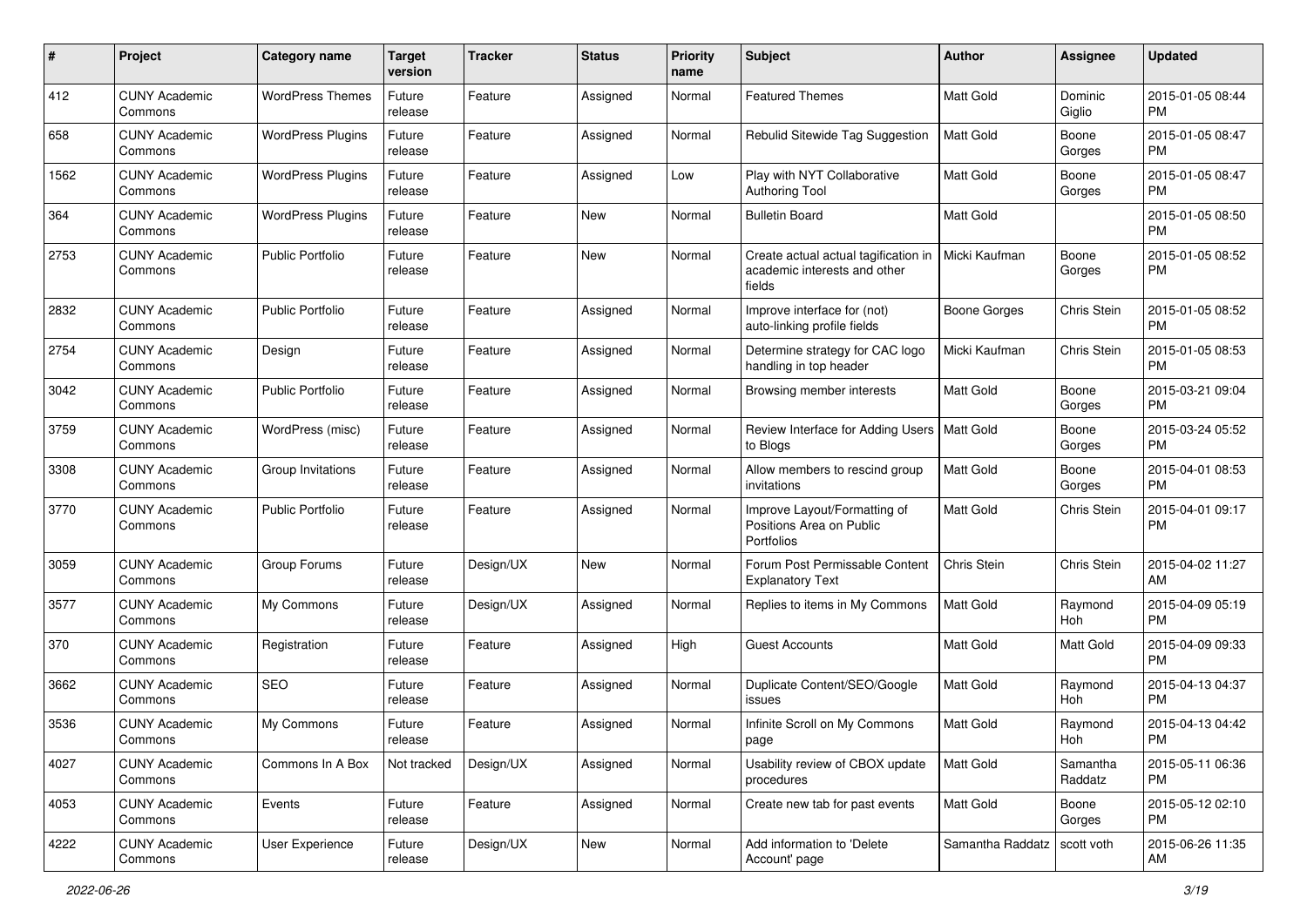| #    | Project                         | <b>Category name</b>    | <b>Target</b><br>version | <b>Tracker</b> | <b>Status</b> | <b>Priority</b><br>name | <b>Subject</b>                                                        | <b>Author</b>           | Assignee            | <b>Updated</b>                |
|------|---------------------------------|-------------------------|--------------------------|----------------|---------------|-------------------------|-----------------------------------------------------------------------|-------------------------|---------------------|-------------------------------|
| 4221 | <b>CUNY Academic</b><br>Commons | Group Forums            | Future<br>release        | Design/UX      | Assigned      | Normal                  | Add 'Number of Posts' display<br>option to Forum page                 | Samantha Raddatz        | Samantha<br>Raddatz | 2015-06-26 02:21<br><b>PM</b> |
| 4225 | <b>CUNY Academic</b><br>Commons | <b>DiRT</b> Integration | Future<br>release        | Design/UX      | <b>New</b>    | Normal                  | Add information to DIRT page (in<br>Create a Group)                   | Samantha Raddatz        | <b>Matt Gold</b>    | 2015-06-26 03:14<br><b>PM</b> |
| 4238 | <b>CUNY Academic</b><br>Commons | Events                  | Future<br>release        | Feature        | Assigned      | Normal                  | Copy Events to Other Groups?                                          | Matt Gold               | Boone<br>Gorges     | 2015-07-02 10:08<br>AM        |
| 4253 | <b>CUNY Academic</b><br>Commons | <b>Public Portfolio</b> | Future<br>release        | Design/UX      | <b>New</b>    | Normal                  | Encourage users to add portfolio<br>content                           | Samantha Raddatz        | Samantha<br>Raddatz | 2015-07-07 11:32<br>AM        |
| 4235 | <b>CUNY Academic</b><br>Commons |                         | Not tracked              | Design/UX      | Assigned      | Normal                  | Explore user experience around<br>comments on forum topics vs<br>docs | Matt Gold               | Samantha<br>Raddatz | 2015-07-21 10:23<br>AM        |
| 4404 | <b>CUNY Academic</b><br>Commons | <b>Public Portfolio</b> | Future<br>release        | Design/UX      | Assigned      | Normal                  | Change color of permissions info<br>on portfolio editing interface    | <b>Matt Gold</b>        | Samantha<br>Raddatz | 2015-08-11 05:28<br><b>PM</b> |
| 4388 | <b>CUNY Academic</b><br>Commons | WordPress (misc)        | Future<br>release        | Bug            | Assigned      | Normal                  | Repeated request for<br>authentication.                               | Alice.Lynn<br>McMichael | Raymond<br>Hoh      | 2015-08-11 07:35<br><b>PM</b> |
| 4535 | <b>CUNY Academic</b><br>Commons | My Commons              | Future<br>release        | Bug            | New           | Low                     | My Commons filter issue                                               | scott voth              | Raymond<br>Hoh      | 2015-09-01 11:17<br>AM        |
| 4226 | <b>CUNY Academic</b><br>Commons | <b>BuddyPress Docs</b>  | Future<br>release        | Design/UX      | <b>New</b>    | Normal                  | Add option to connect a Doc with<br>a Group                           | Samantha Raddatz        | Samantha<br>Raddatz | 2015-09-09 04:08<br><b>PM</b> |
| 4592 | <b>CUNY Academic</b><br>Commons | Events                  | Future<br>release        | Design/UX      | <b>New</b>    | Normal                  | Event Creation - Venue Dropdown<br>Slow                               | Samantha Raddatz        | Boone<br>Gorges     | 2015-09-14 04:56<br><b>PM</b> |
| 4622 | <b>CUNY Academic</b><br>Commons | <b>Public Portfolio</b> | Future<br>release        | Design/UX      | <b>New</b>    | Normal                  | <b>Profile Visibility Settings</b>                                    | Samantha Raddatz        | Samantha<br>Raddatz | 2015-09-21 12:18<br><b>PM</b> |
| 4661 | <b>CUNY Academic</b><br>Commons | <b>User Experience</b>  | Future<br>release        | Bug            | Assigned      | Normal                  | <b>Simplify Events text</b>                                           | <b>Matt Gold</b>        | Samantha<br>Raddatz | 2015-10-02 09:06<br><b>PM</b> |
| 3192 | <b>CUNY Academic</b><br>Commons | Group Forums            | Future<br>release        | Feature        | Assigned      | Normal                  | Customizable forum views for<br>bbPress 2.x group forums              | Boone Gorges            | Raymond<br>Hoh      | 2015-11-09 12:47<br><b>PM</b> |
| 3565 | <b>CUNY Academic</b><br>Commons | My Commons              | Not tracked              | Documentation  | <b>New</b>    | Normal                  | Load Newest inconsistencies                                           | <b>Chris Stein</b>      | scott voth          | 2015-11-09 01:16<br><b>PM</b> |
| 3517 | <b>CUNY Academic</b><br>Commons | My Commons              | Future<br>release        | Feature        | Assigned      | Normal                  | Mute/Unmute My Commons<br>updates                                     | <b>Matt Gold</b>        | Raymond<br>Hoh      | 2015-11-09 01:19<br><b>PM</b> |
| 3473 | <b>CUNY Academic</b><br>Commons | <b>User Experience</b>  | Future<br>release        | Feature        | Assigned      | Normal                  | Commons profile: Add help info<br>about "Positions" replacing "title" | Keith Miyake            | Samantha<br>Raddatz | 2015-11-09 02:28<br><b>PM</b> |
| 308  | <b>CUNY Academic</b><br>Commons | Registration            | Future<br>release        | Feature        | <b>New</b>    | Normal                  | Group recommendations for<br>signup process                           | Boone Gorges            | Samantha<br>Raddatz | 2015-11-09 05:07<br><b>PM</b> |
| 310  | <b>CUNY Academic</b><br>Commons | BuddyPress (misc)       | Future<br>release        | Feature        | Assigned      | Low                     | <b>Friend Request Email</b>                                           | <b>Matt Gold</b>        | Samantha<br>Raddatz | 2015-11-09 05:08<br><b>PM</b> |
| 618  | <b>CUNY Academic</b><br>Commons | <b>BuddyPress Docs</b>  | Future<br>release        | Feature        | Assigned      | Normal                  | BuddyPress Docs: export formats                                       | Boone Gorges            | Boone<br>Gorges     | 2015-11-09 05:38<br><b>PM</b> |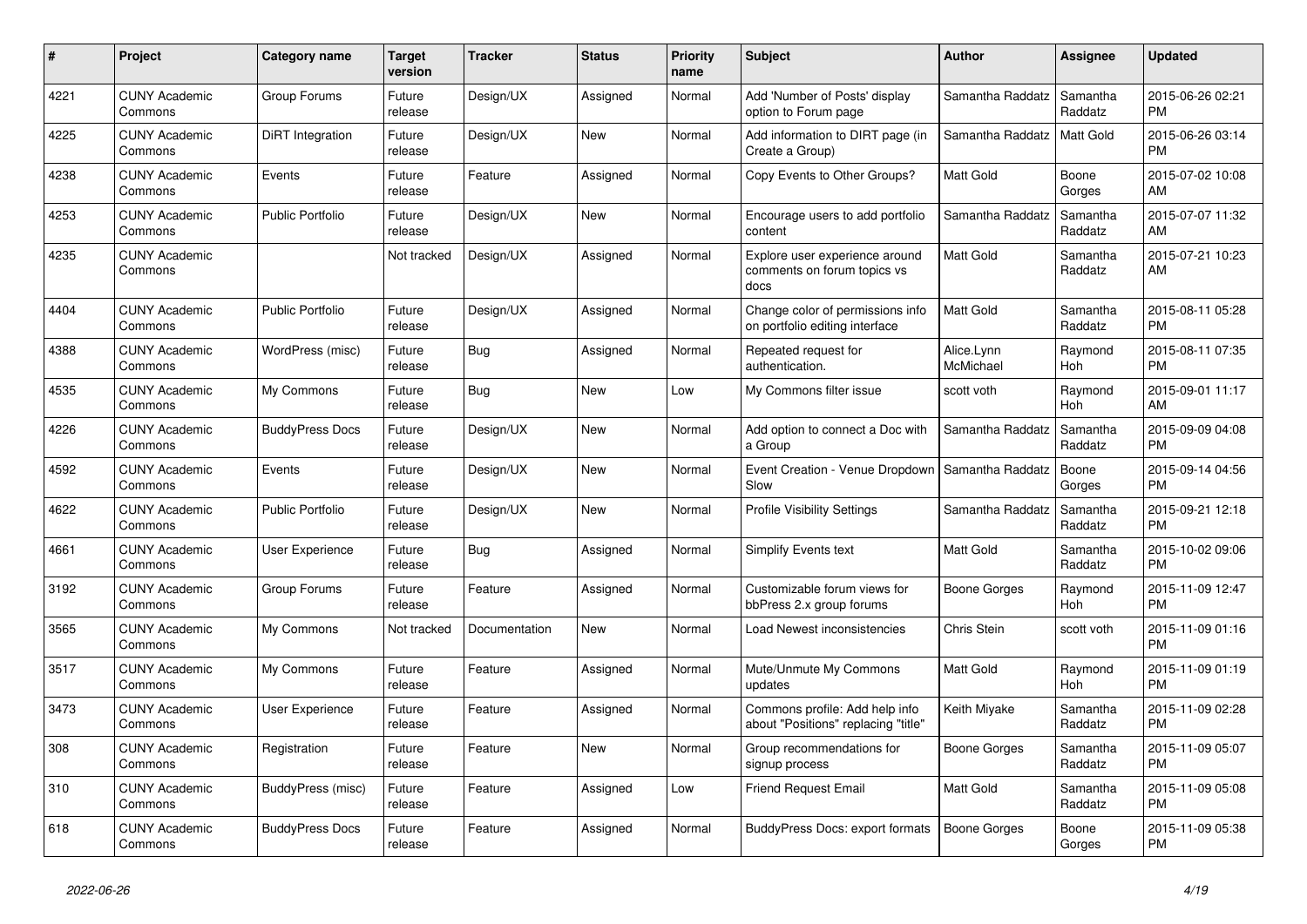| #    | Project                         | <b>Category name</b>       | <b>Target</b><br>version | <b>Tracker</b> | <b>Status</b>        | <b>Priority</b><br>name | Subject                                                                       | Author              | Assignee            | <b>Updated</b>                |
|------|---------------------------------|----------------------------|--------------------------|----------------|----------------------|-------------------------|-------------------------------------------------------------------------------|---------------------|---------------------|-------------------------------|
| 653  | <b>CUNY Academic</b><br>Commons | Group Blogs                | Future<br>release        | Feature        | Assigned             | Normal                  | Redesign Integration of Groups<br>and Blogs                                   | <b>Matt Gold</b>    | Samantha<br>Raddatz | 2015-11-09 05:40<br><b>PM</b> |
| 1422 | <b>CUNY Academic</b><br>Commons | <b>BuddyPress Docs</b>     | Future<br>release        | Feature        | Assigned             | Normal                  | Make "created Doc" activity icons<br>non-mini                                 | <b>Boone Gorges</b> | Boone<br>Gorges     | 2015-11-09 05:48<br><b>PM</b> |
| 1192 | CUNY Academic<br>Commons        | <b>Group Files</b>         | Future<br>release        | Feature        | Assigned             | Low                     | When posting group files, allow<br>users to add a category without<br>saving  | <b>Matt Gold</b>    | Raymond<br>Hoh      | 2015-11-09 05:53<br><b>PM</b> |
| 519  | CUNY Academic<br>Commons        | <b>BuddyPress Docs</b>     | Future<br>release        | Feature        | Assigned             | Low                     | TOC for individual docs - for new<br>BP "wiki-like" plugin                    | scott voth          | Boone<br>Gorges     | 2015-11-09 05:54<br><b>PM</b> |
| 481  | <b>CUNY Academic</b><br>Commons | Groups (misc)              | Future<br>release        | Feature        | Assigned             | Normal                  | ability to archive inactive groups<br>and blogs                               | Michael Mandiberg   | Samantha<br>Raddatz | 2015-11-09 05:56<br><b>PM</b> |
| 1456 | CUNY Academic<br>Commons        | Group Invitations          | Future<br>release        | Feature        | Reporter<br>Feedback | Low                     | Invite to Group Button from Profile   Matt Gold<br>Field                      |                     | Samantha<br>Raddatz | 2015-11-09 05:59<br><b>PM</b> |
| 333  | <b>CUNY Academic</b><br>Commons | <b>Email Notifications</b> | Future<br>release        | Feature        | Assigned             | Low                     | Delay Forum Notification Email<br>Delivery Until After Editing Period<br>Ends | <b>Matt Gold</b>    | Raymond<br>Hoh      | 2015-11-09 06:01<br><b>PM</b> |
| 1166 | <b>CUNY Academic</b><br>Commons | <b>Email Invitations</b>   | Future<br>release        | Feature        | New                  | Low                     | Better organizational tools for<br>Sent Invites                               | <b>Boone Gorges</b> | Boone<br>Gorges     | 2015-11-09 06:02<br><b>PM</b> |
| 1165 | <b>CUNY Academic</b><br>Commons | <b>Email Invitations</b>   | Future<br>release        | Feature        | Assigned             | Low                     | Allow saved lists of invitees under<br>Send Invites                           | <b>Boone Gorges</b> | Boone<br>Gorges     | 2015-11-09 06:03<br><b>PM</b> |
| 2013 | <b>CUNY Academic</b><br>Commons | <b>Public Portfolio</b>    | Future<br>release        | Feature        | Assigned             | Low                     | Have Profile Privacy Options<br>show up only for filled-in fields             | <b>Matt Gold</b>    | Boone<br>Gorges     | 2015-11-09 06:09<br><b>PM</b> |
| 2325 | <b>CUNY Academic</b><br>Commons | BuddyPress (misc)          | Future<br>release        | Feature        | Assigned             | Low                     | Profile should have separate<br>fields for first/last names                   | local admin         | Boone<br>Gorges     | 2015-11-09 06:09<br><b>PM</b> |
| 2610 | <b>CUNY Academic</b><br>Commons | Group Invitations          | Future<br>release        | Feature        | Assigned             | Low                     | Request: Custom invitation<br>message to group invites                        | local admin         | Boone<br>Gorges     | 2015-11-09 06:13<br><b>PM</b> |
| 1460 | <b>CUNY Academic</b><br>Commons | Analytics                  | Future<br>release        | Feature        | Assigned             | Normal                  | Update System Report                                                          | <b>Brian Foote</b>  | Boone<br>Gorges     | 2015-11-09 06:13<br><b>PM</b> |
| 1744 | <b>CUNY Academic</b><br>Commons | <b>BuddyPress Docs</b>     | Future<br>release        | Feature        | Assigned             | Normal                  | Spreadsheet-style Docs                                                        | <b>Boone Gorges</b> | Boone<br>Gorges     | 2015-11-09 06:13<br><b>PM</b> |
| 3939 | <b>CUNY Academic</b><br>Commons | <b>WordPress Plugins</b>   | Future<br>release        | <b>Bug</b>     | Hold                 | Normal                  | Activity stream support for<br>Co-Authors Plus plugin                         | Raymond Hoh         | Raymond<br>Hoh      | 2015-11-09 06:13<br><b>PM</b> |
| 2523 | <b>CUNY Academic</b><br>Commons | <b>BuddyPress Docs</b>     | Future<br>release        | Feature        | Assigned             | Normal                  | Allow Users to Upload Images to<br>BP Docs                                    | Matt Gold           | Boone<br>Gorges     | 2015-11-09 06:14<br>PM        |
| 287  | <b>CUNY Academic</b><br>Commons | WordPress (misc)           | Future<br>release        | Feature        | Assigned             | Normal                  | Create troubleshooting tool for<br>account sign-up                            | Matt Gold           | Boone<br>Gorges     | 2015-11-09 06:17<br><b>PM</b> |
| 497  | <b>CUNY Academic</b><br>Commons | <b>WordPress Plugins</b>   | Future<br>release        | Feature        | Assigned             | Normal                  | Drag and Drop Ordering on<br>Gallery Post Plugin                              | Matt Gold           | Ron Rennick         | 2015-11-09 06:18<br>PM        |
| 365  | <b>CUNY Academic</b><br>Commons | WordPress (misc)           | Future<br>release        | Feature        | Assigned             | Normal                  | <b>Create Mouseover Tooltips</b><br>throughout Site                           | Matt Gold           | Chris Stein         | 2015-11-09 06:18<br>PM        |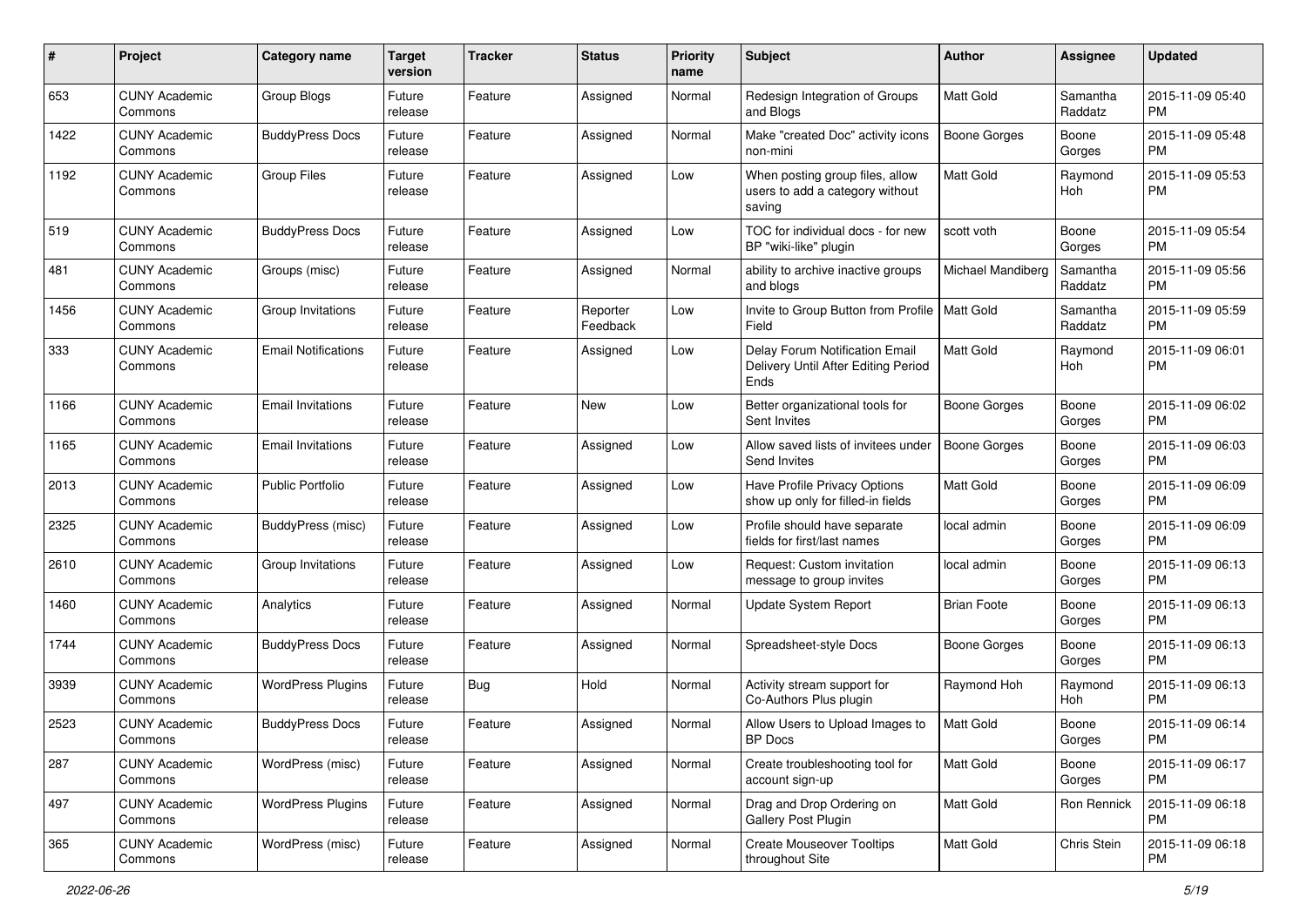| $\#$ | <b>Project</b>                  | Category name                  | <b>Target</b><br>version | <b>Tracker</b> | <b>Status</b> | <b>Priority</b><br>name | <b>Subject</b>                                                                                                                                        | Author                  | Assignee              | <b>Updated</b>                |
|------|---------------------------------|--------------------------------|--------------------------|----------------|---------------|-------------------------|-------------------------------------------------------------------------------------------------------------------------------------------------------|-------------------------|-----------------------|-------------------------------|
| 554  | <b>CUNY Academic</b><br>Commons | BuddyPress (misc)              | Future<br>release        | Feature        | Assigned      | Normal                  | Add Trackback notifications to<br>site-wide activity feed                                                                                             | Matt Gold               | Boone<br>Gorges       | 2015-11-09 06:19<br>PM        |
| 1105 | <b>CUNY Academic</b><br>Commons | WordPress (misc)               | Future<br>release        | Feature        | Assigned      | Normal                  | Rephrase Blog Privacy Options                                                                                                                         | <b>Matt Gold</b>        | Samantha<br>Raddatz   | 2015-11-09 06:19<br><b>PM</b> |
| 1167 | <b>CUNY Academic</b><br>Commons | <b>Email Invitations</b>       | Future<br>release        | Feature        | <b>New</b>    | Low                     | Allow email invitations to be<br>resent                                                                                                               | Boone Gorges            | Boone<br>Gorges       | 2015-11-12 12:53<br>AM        |
| 4972 | <b>CUNY Academic</b><br>Commons | Analytics                      | Not tracked              | <b>Bug</b>     | <b>New</b>    | Normal                  | <b>Newsletter Analytics</b>                                                                                                                           | Stephen Real            | Matt Gold             | 2015-12-09 12:54<br><b>PM</b> |
| 3230 | <b>CUNY Academic</b><br>Commons | Internal Tools and<br>Workflow | Not tracked              | Feature        | Assigned      | High                    | Scripts for quicker<br>provisioning/updating of<br>development environments                                                                           | Boone Gorges            | Boone<br>Gorges       | 2016-01-26 04:54<br><b>PM</b> |
| 2175 | <b>CUNY Academic</b><br>Commons | WordPress (misc)               | Not tracked              | Support        | Assigned      | Normal                  | Subscibe 2 vs. Jetpack<br>subscription options                                                                                                        | local admin             | <b>Matt Gold</b>      | 2016-01-26 04:58<br><b>PM</b> |
| 5183 | <b>CUNY Academic</b><br>Commons | Social Paper                   | Future<br>release        | Design/UX      | <b>New</b>    | Normal                  | Creating a new paper when<br>viewing an existing paper                                                                                                | Raffi<br>Khatchadourian | Samantha<br>Raddatz   | 2016-02-02 12:09<br><b>PM</b> |
| 5052 | <b>CUNY Academic</b><br>Commons | Social Paper                   | Future<br>release        | Feature        | <b>New</b>    | Low                     | Sentence by sentence or line by<br>line comments (SP suggestion #3)                                                                                   | Marilyn Weber           | Boone<br>Gorges       | 2016-02-11 10:24<br><b>PM</b> |
| 5058 | <b>CUNY Academic</b><br>Commons | Social Paper                   | Future<br>release        | Feature        | <b>New</b>    | Low                     | Can there be a clearer signal that<br>even when comments have<br>already been made you add<br>comments by clicking on the side?<br>(SP suggestion #5) | Marilyn Weber           | Samantha<br>Raddatz   | 2016-02-11 10:24<br><b>PM</b> |
| 5205 | <b>CUNY Academic</b><br>Commons | Social Paper                   | Future<br>release        | Feature        | <b>New</b>    | Normal                  | Social Paper folders                                                                                                                                  | Marilyn Weber           |                       | 2016-02-11 10:24<br><b>PM</b> |
| 5225 | <b>CUNY Academic</b><br>Commons | Registration                   | Future<br>release        | Feature        | Assigned      | Normal                  | On-boarding Issues                                                                                                                                    | Luke Waltzer            | Samantha<br>Raddatz   | 2016-02-12 02:58<br><b>PM</b> |
| 4070 | <b>CUNY Academic</b><br>Commons | Analytics                      | Not tracked              | Support        | Assigned      | Normal                  | Request for JITP site analytics                                                                                                                       | Matt Gold               | Seth Persons          | 2016-02-23 03:09<br><b>PM</b> |
| 636  | <b>CUNY Academic</b><br>Commons | WordPress (misc)               | Not tracked              | Support        | Assigned      | Normal                  | Create Lynda.com-like Table of<br><b>Contents for Prospective Tutorial</b><br>Screencasts                                                             | <b>Matt Gold</b>        | scott voth            | 2016-02-23 03:12<br><b>PM</b> |
| 4986 | <b>CUNY Academic</b><br>Commons | ZenDesk                        | Not tracked              | Support        | Assigned      | Normal                  | Prepare documentation for<br>Zendesk re web widget                                                                                                    | <b>Matt Gold</b>        | Samantha<br>Raddatz   | 2016-02-25 03:09<br><b>PM</b> |
| 3369 | <b>CUNY Academic</b><br>Commons | Reply By Email                 | Not tracked              | Outreach       | Hold          | Normal                  | Release reply by email to WP<br>plugin directory                                                                                                      | Matt Gold               | Raymond<br><b>Hoh</b> | 2016-03-01 12:46<br><b>PM</b> |
| 5282 | <b>CUNY Academic</b><br>Commons | Social Paper                   | Future<br>release        | <b>Bug</b>     | <b>New</b>    | Normal                  | Replying via email directs to<br>paper but not individual comment.                                                                                    | Marilyn Weber           | Raymond<br>Hoh        | 2016-03-02 01:48<br><b>PM</b> |
| 2666 | <b>CUNY Academic</b><br>Commons | About page                     | Not tracked              | Documentation  | Assigned      | Normal                  | Update About Text                                                                                                                                     | <b>Chris Stein</b>      | Luke Waltzer          | 2016-03-04 11:19<br>AM        |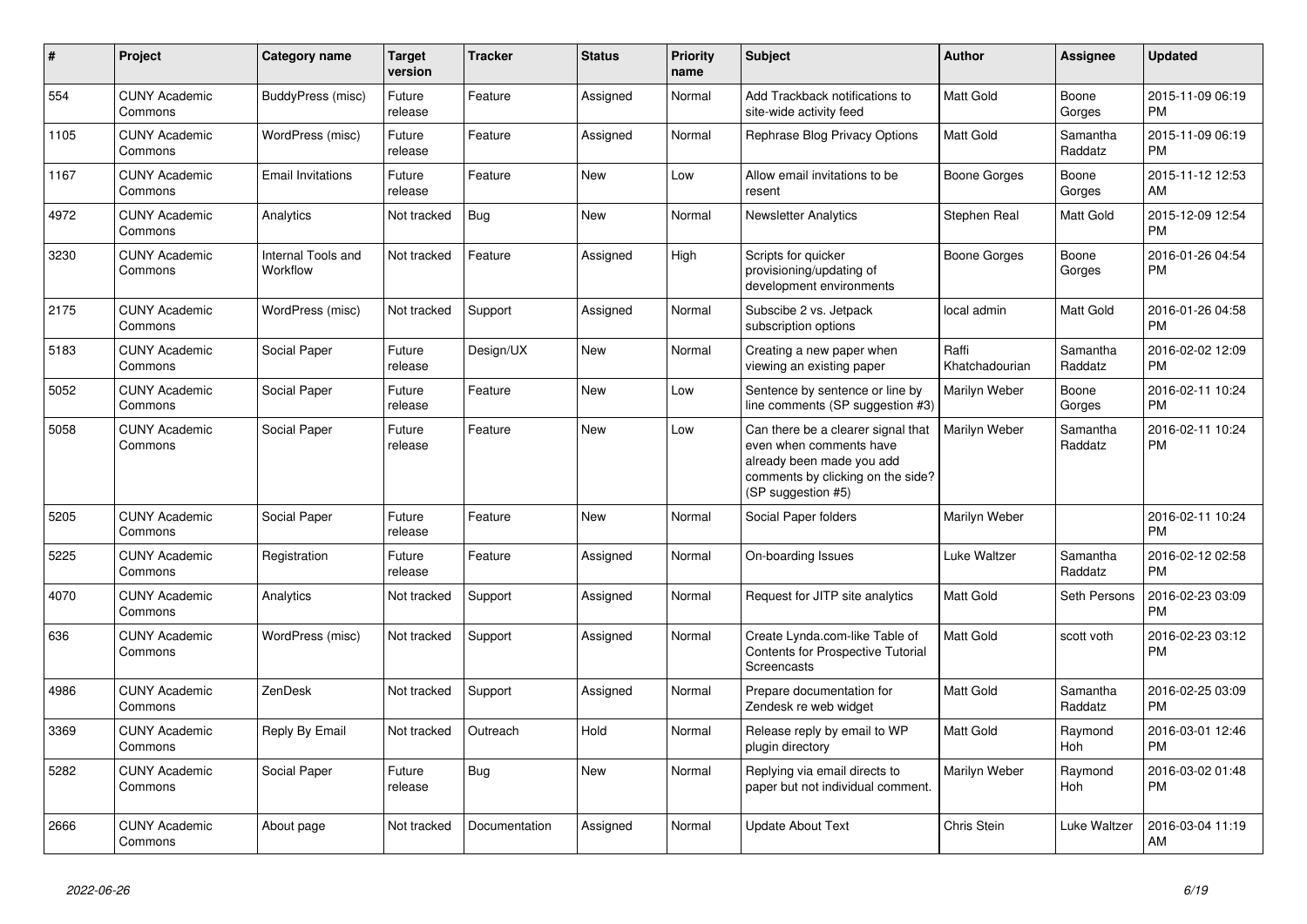| #    | Project                         | <b>Category name</b>      | <b>Target</b><br>version | <b>Tracker</b> | <b>Status</b>        | <b>Priority</b><br>name | <b>Subject</b>                                                    | <b>Author</b>           | <b>Assignee</b>     | <b>Updated</b>                |
|------|---------------------------------|---------------------------|--------------------------|----------------|----------------------|-------------------------|-------------------------------------------------------------------|-------------------------|---------------------|-------------------------------|
| 2612 | <b>CUNY Academic</b><br>Commons |                           | Not tracked              | Publicity      | Assigned             | Normal                  | Pinterest site for the Commons                                    | local admin             | Sarah<br>Morgano    | 2016-03-04 11:19<br>AM        |
| 5317 | <b>CUNY Academic</b><br>Commons | Group Blogs               | Not tracked              | Bug            | Reporter<br>Feedback | Normal                  | Notifications of New Post Didn't<br>Come                          | Luke Waltzer            | Samantha<br>Raddatz | 2016-03-21 10:41<br><b>PM</b> |
| 5298 | <b>CUNY Academic</b><br>Commons |                           | Not tracked              | Publicity      | <b>New</b>           | Normal                  | Survey Pop-Up Text                                                | Samantha Raddatz        | Samantha<br>Raddatz | 2016-03-22 12:27<br><b>PM</b> |
| 3657 | <b>CUNY Academic</b><br>Commons | WordPress (misc)          | Not tracked              | Feature        | <b>New</b>           | Normal                  | Create alert for GC email<br>addresses                            | Matt Gold               | <b>Matt Gold</b>    | 2016-04-14 11:29<br>PM        |
| 5397 | <b>CUNY Academic</b><br>Commons | Social Paper              | Future<br>release        | Feature        | <b>New</b>           | Normal                  | frustrating to have to<br>enable/disable in SP                    | Marilyn Weber           | Samantha<br>Raddatz | 2016-04-20 03:39<br><b>PM</b> |
| 5053 | <b>CUNY Academic</b><br>Commons | Social Paper              | Future<br>release        | Feature        | New                  | Low                     | Scrollable menu to add readers<br>(SP suggestion #4)              | Marilyn Weber           | Samantha<br>Raddatz | 2016-04-21 05:21<br>PМ        |
| 5488 | <b>CUNY Academic</b><br>Commons | Social Paper              | Future<br>release        | Bug            | <b>New</b>           | Normal                  | Add a "last edited by" field to<br>Social Paper group directories | <b>Boone Gorges</b>     |                     | 2016-04-21 10:05<br><b>PM</b> |
| 5489 | <b>CUNY Academic</b><br>Commons | <b>Social Paper</b>       | Future<br>release        | Feature        | <b>New</b>           | Normal                  | Asc/desc sorting for Social Paper<br>directories                  | <b>Boone Gorges</b>     |                     | 2016-04-21 10:06<br><b>PM</b> |
| 4438 | <b>CUNY Academic</b><br>Commons | Events                    | Future<br>release        | Bug            | Assigned             | Normal                  | Events Calendar - Export<br><b>Recurring Events</b>               | scott voth              | Daniel Jones        | 2016-05-23 04:25<br><b>PM</b> |
| 5679 | <b>CUNY Academic</b><br>Commons | Analytics                 | Not tracked              | Feature        | <b>New</b>           | Normal                  | Logged In Users for GA                                            | <b>Valerie Townsend</b> | Valerie<br>Townsend | 2016-06-11 09:49<br>AM        |
| 5691 | <b>CUNY Academic</b><br>Commons | Blogs (BuddyPress)        | Future<br>release        | Bug            | Assigned             | High                    | Differing numbers on Sites display                                | Matt Gold               | Raymond<br>Hoh      | 2016-06-13 01:37<br>PM        |
| 5827 | <b>CUNY Academic</b><br>Commons | <b>Public Portfolio</b>   | Future<br>release        | <b>Bug</b>     | Assigned             | Normal                  | Academic Interests square<br>bracket links not working            | scott voth              | Chris Stein         | 2016-08-11 11:59<br>РM        |
| 5955 | <b>CUNY Academic</b><br>Commons | Outreach                  | Future<br>release        | Feature        | Assigned             | Normal                  | Create auto-newsletter for<br>commons members                     | Matt Gold               | Luke Waltzer        | 2016-08-30 10:34<br>AM        |
| 5268 | <b>CUNY Academic</b><br>Commons | Group Forums              | Future<br>release        | Bug            | Assigned             | Normal                  | Long-time to post to multiple<br>groups                           | Luke Waltzer            | Daniel Jones        | 2016-09-07 06:31<br>PM        |
| 6014 | <b>CUNY Academic</b><br>Commons | Publicity                 | Future<br>release        | Publicity      | Reporter<br>Feedback | Normal                  | Google search listing                                             | Matt Gold               | Boone<br>Gorges     | 2016-09-21 03:48<br>PМ        |
| 6115 | <b>CUNY Academic</b><br>Commons | Publicity                 | Not tracked              | Feature        | Assigned             | Normal                  | create digital signage for GC                                     | Matt Gold               | scott voth          | 2016-10-11 10:09<br><b>PM</b> |
| 6078 | <b>CUNY Academic</b><br>Commons | <b>Blogs (BuddyPress)</b> | Future<br>release        | Feature        | New                  | Normal                  | <b>Explore Adding Network Blog</b><br>Metadata Plugin             | Luke Waltzer            | Luke Waltzer        | 2016-10-11 10:29<br>PM        |
| 5696 | <b>CUNY Academic</b><br>Commons | Events                    | Future<br>release        | Feature        | Assigned             | Normal                  | Events Calendar - display options<br>calendar aggregation         | Matt Gold               | Boone<br>Gorges     | 2016-10-13 11:44<br>AM        |
| 4903 | <b>CUNY Academic</b><br>Commons | Events                    | Future<br>release        | Design/UX      | Assigned             | Normal                  | Improving visual appearance of<br>event calendars                 | Matt Gold               | Boone<br>Gorges     | 2016-10-13 11:51<br>AM        |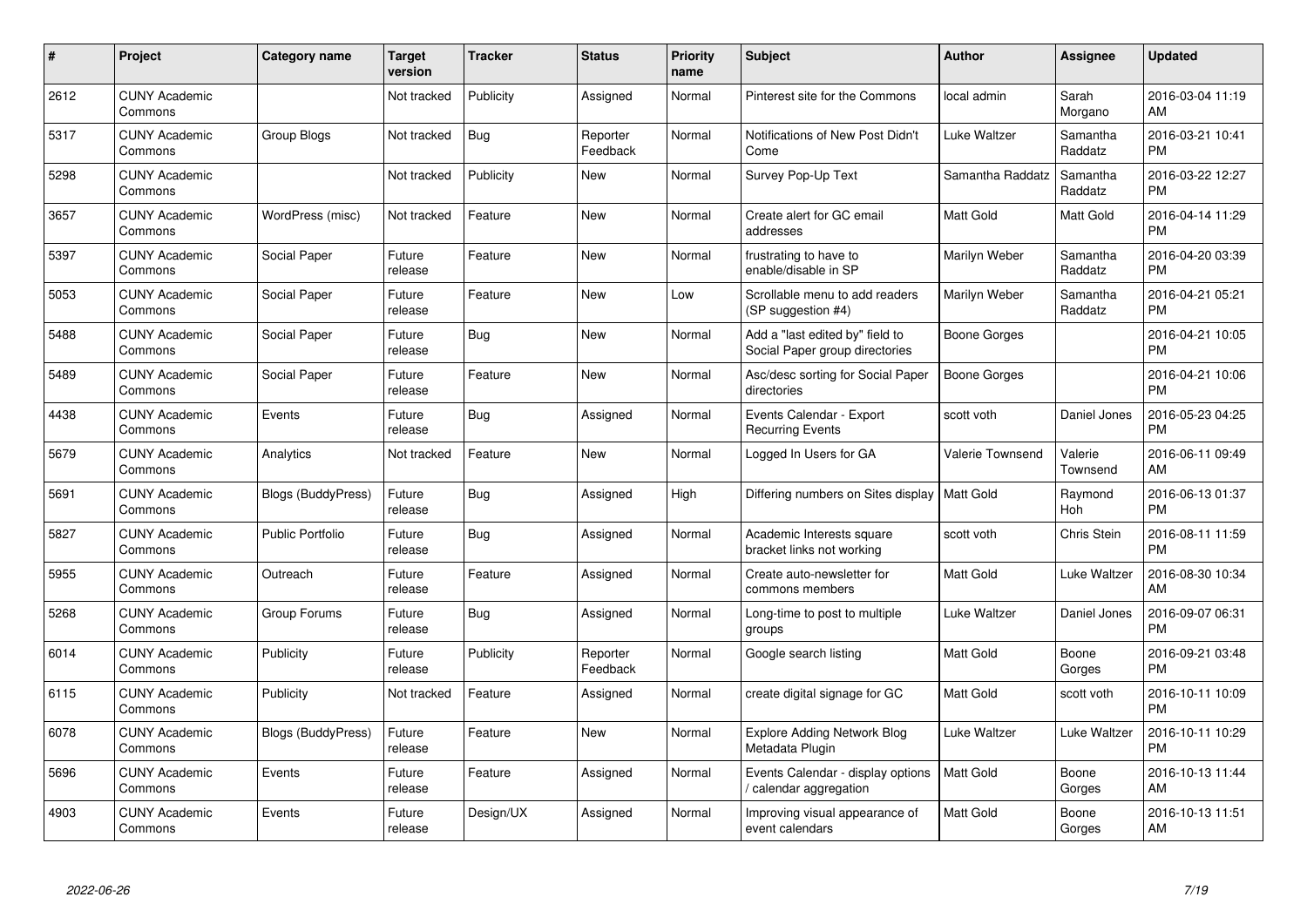| $\pmb{\#}$ | Project                         | <b>Category name</b>     | Target<br>version | <b>Tracker</b> | <b>Status</b>        | <b>Priority</b><br>name | <b>Subject</b>                                                   | Author                  | <b>Assignee</b>       | Updated                       |
|------------|---------------------------------|--------------------------|-------------------|----------------|----------------------|-------------------------|------------------------------------------------------------------|-------------------------|-----------------------|-------------------------------|
| 2881       | <b>CUNY Academic</b><br>Commons | <b>Public Portfolio</b>  | Future<br>release | Feature        | Assigned             | Normal                  | Redesign the UX for Profiles                                     | Chris Stein             | Chris Stein           | 2016-10-13 12:45<br><b>PM</b> |
| 5182       | <b>CUNY Academic</b><br>Commons | Social Paper             | Future<br>release | Design/UX      | <b>New</b>           | Normal                  | "Publishing" a private paper on<br>social paper?                 | Raffi<br>Khatchadourian | Boone<br>Gorges       | 2016-10-13 04:12<br><b>PM</b> |
| 6298       | <b>CUNY Academic</b><br>Commons | User Experience          | Not tracked       | Design/UX      | Assigned             | Normal                  | Examine data from survey                                         | Matt Gold               | Margaret<br>Galvan    | 2016-10-14 12:16<br><b>PM</b> |
| 1417       | <b>CUNY Academic</b><br>Commons | <b>BuddyPress Docs</b>   | Future<br>release | Feature        | Assigned             | Low                     | Bulk actions for BuddyPress Docs                                 | <b>Boone Gorges</b>     | Boone<br>Gorges       | 2016-10-17 10:41<br><b>PM</b> |
| 6332       | <b>CUNY Academic</b><br>Commons | WordPress (misc)         | Future<br>release | Feature        | <b>New</b>           | Normal                  | Allow uploaded files to be marked<br>as private in an ad hoc way | <b>Boone Gorges</b>     |                       | 2016-10-17 11:41<br><b>PM</b> |
| 5826       | <b>CUNY Academic</b><br>Commons | <b>WordPress Plugins</b> | Future<br>release | Support        | Reporter<br>Feedback | Normal                  | <b>Remove Subscription Options</b><br>plugin from directory      | Sarah Morgano           | Sarah<br>Morgano      | 2016-10-21 04:14<br>PМ        |
| 6389       | <b>CUNY Academic</b><br>Commons | <b>BuddyPress Docs</b>   | Future<br>release | Feature        | <b>New</b>           | Low                     | Make Discussion Area Visible<br>When Editing a Doc               | Luke Waltzer            | Boone<br>Gorges       | 2016-10-21 04:16<br>PM        |
| 6392       | <b>CUNY Academic</b><br>Commons | Group Forums             | Future<br>release | Design/UX      | Assigned             | Low                     | Composition/Preview Panes in<br>Forum Posts                      | Luke Waltzer            | Paige Dupont          | 2016-10-21 04:26<br>PM        |
| 5234       | <b>CUNY Academic</b><br>Commons | Membership               | Future<br>release | Feature        | Assigned             | Normal                  | Write Unconfirmed patch for WP                                   | Boone Gorges            | Boone<br>Gorges       | 2016-10-24 11:18<br>AM        |
| 5199       | <b>CUNY Academic</b><br>Commons | Social Paper             | Future<br>release | Feature        | <b>New</b>           | Normal                  | add tables to the SP editor                                      | Marilyn Weber           |                       | 2016-10-24 11:27<br>AM        |
| 3090       | <b>CUNY Academic</b><br>Commons | Twitter page             | Future<br>release | Feature        | Assigned             | Normal                  | Prevent Retweets from showing<br>up on Commons twitter page      | Matt Gold               | <b>Tahir Butt</b>     | 2016-10-24 11:31<br>AM        |
| 1423       | <b>CUNY Academic</b><br>Commons | BuddyPress (misc)        | Future<br>release | Feature        | Assigned             | Low                     | Show an avatar for pingback<br>comment activity items            | Boone Gorges            | <b>Tahir Butt</b>     | 2016-10-24 12:03<br><b>PM</b> |
| 6426       | <b>CUNY Academic</b><br>Commons | Spam/Spam<br>Prevention  | Future<br>release | Feature        | Assigned             | Normal                  | Force captcha on all comments?                                   | Matt Gold               | <b>Tahir Butt</b>     | 2016-10-24 02:06<br><b>PM</b> |
| 6671       | <b>CUNY Academic</b><br>Commons | Reply By Email           | Not tracked       | Bug            | Assigned             | Normal                  | "Post too often" RBE error<br>message                            | Matt Gold               | Raymond<br>Hoh        | 2016-11-11 09:55<br>AM        |
| 6749       | <b>CUNY Academic</b><br>Commons | Events                   | Future<br>release | <b>Bug</b>     | New                  | Low                     | BPEO iCal request can trigger<br>very large number of DB queries | Boone Gorges            | Raymond<br>Hoh        | 2016-11-15 10:09<br>PM        |
| 6755       | <b>CUNY Academic</b><br>Commons | WordPress (misc)         | Future<br>release | <b>Bug</b>     | <b>New</b>           | Normal                  | Cannot Deactivate Plugin                                         | Laura Kane              |                       | 2016-11-16 01:12<br><b>PM</b> |
| 6644       | <b>CUNY Academic</b><br>Commons |                          | Not tracked       | Bug            | Reporter<br>Feedback | High                    | White Screen at Login Pge                                        | Luke Waltzer            | Raymond<br><b>Hoh</b> | 2016-11-21 10:34<br><b>PM</b> |
| 6665       | <b>CUNY Academic</b><br>Commons |                          | Not tracked       | Publicity      | New                  | Normal                  | Dead Link in 1.10 announcement<br>post                           | Paige Dupont            | Stephen Real          | 2016-12-01 03:11<br>PM        |
| 6995       | <b>CUNY Academic</b><br>Commons | Home Page                | Not tracked       | <b>Bug</b>     | Assigned             | Normal                  | member filter on homepage not<br>working                         | Matt Gold               | Raymond<br>Hoh        | 2016-12-11 09:46<br>PM        |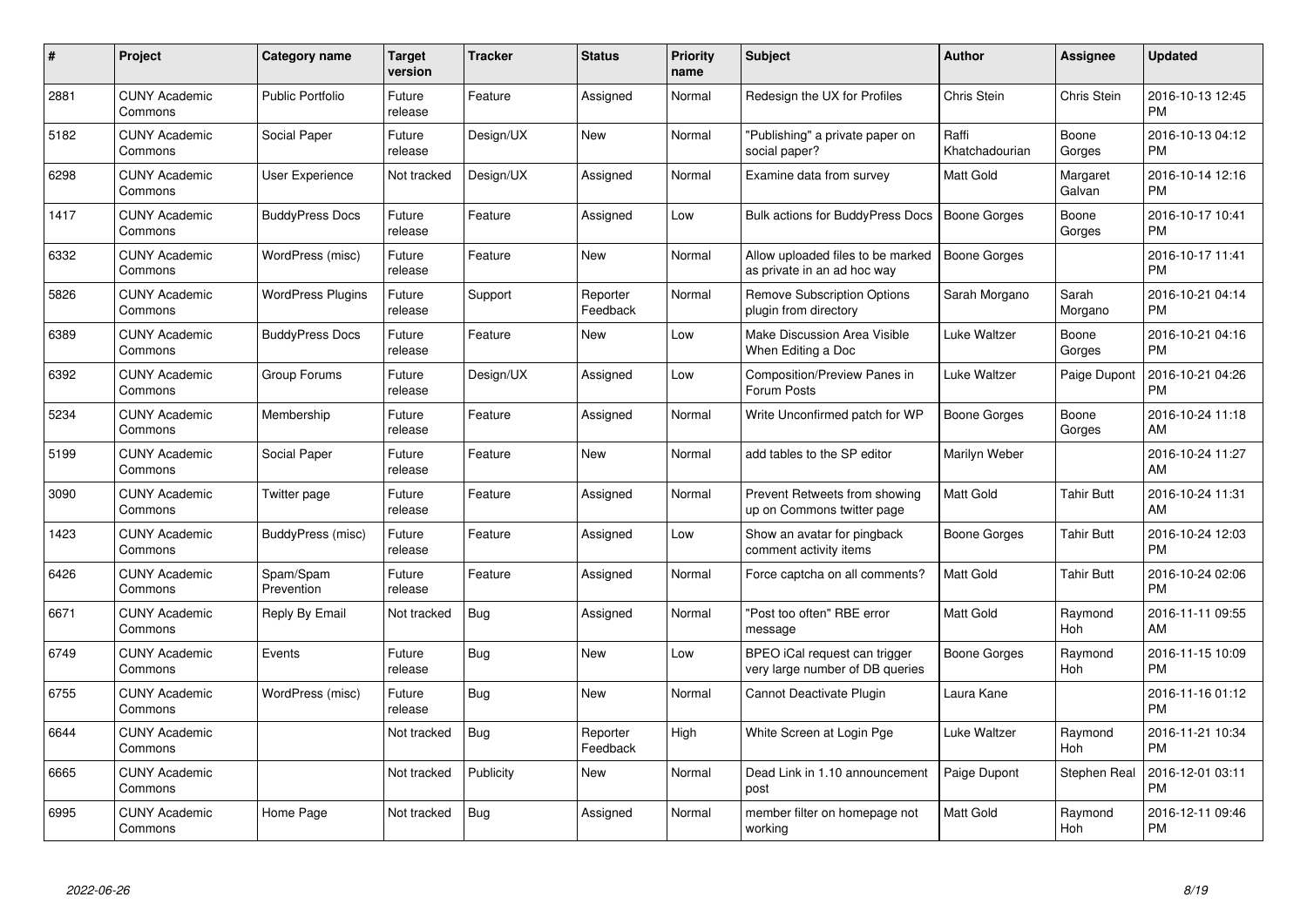| #    | <b>Project</b>                  | <b>Category name</b>     | <b>Target</b><br>version | Tracker        | <b>Status</b>        | Priority<br>name | <b>Subject</b>                                                                                  | <b>Author</b>           | Assignee           | <b>Updated</b>                |
|------|---------------------------------|--------------------------|--------------------------|----------------|----------------------|------------------|-------------------------------------------------------------------------------------------------|-------------------------|--------------------|-------------------------------|
| 4980 | <b>CUNY Academic</b><br>Commons | Home Page                | Future<br>release        | Feature        | Assigned             | Normal           | <b>CAC Featured Content -- Adding</b><br>Randomization                                          | Matt Gold               | Boone<br>Gorges    | 2016-12-12 03:01<br><b>PM</b> |
| 5316 | <b>CUNY Academic</b><br>Commons | <b>User Experience</b>   | Future<br>release        | Feature        | Assigned             | Normal           | Prompt user email address<br>updates                                                            | Matt Gold               | Stephen Real       | 2016-12-21 03:30<br><b>PM</b> |
| 7624 | <b>CUNY Academic</b><br>Commons | BuddyPress (misc)        | Future<br>release        | Design/UX      | <b>New</b>           | Normal           | <b>BP</b> Notifications                                                                         | Luke Waltzer            | Paige Dupont       | 2017-02-08 10:43<br>PM        |
| 6356 | <b>CUNY Academic</b><br>Commons | <b>WordPress Plugins</b> | Future<br>release        | <b>Bug</b>     | Reporter<br>Feedback | Low              | Should Subscribe2 be<br>deprecated?                                                             | Luke Waltzer            |                    | 2017-03-20 12:20<br><b>PM</b> |
| 7928 | <b>CUNY Academic</b><br>Commons | Group Forums             | Not tracked              | <b>Bug</b>     | New                  | Normal           | Duplicate Forum post                                                                            | Luke Waltzer            | Raymond<br>Hoh     | 2017-04-11 09:27<br><b>PM</b> |
| 4481 | <b>CUNY Academic</b><br>Commons | Events                   | Future<br>release        | Feature        | <b>New</b>           | Normal           | Group admins/mods should have<br>the ability to unlink an event from<br>the group               | Boone Gorges            | Boone<br>Gorges    | 2017-04-24 03:53<br><b>PM</b> |
| 7828 | <b>CUNY Academic</b><br>Commons |                          | Not tracked              | Feature        | Assigned             | Normal           | Theme Assessment 2017                                                                           | Margaret Galvan         | Margaret<br>Galvan | 2017-05-02 10:41<br><b>PM</b> |
| 8078 | <b>CUNY Academic</b><br>Commons | <b>WordPress Plugins</b> | Future<br>release        | System Upgrade | Assigned             | Normal           | <b>CommentPress Updates</b>                                                                     | Margaret Galvan         | Christian<br>Wach  | 2017-05-08 03:49<br><b>PM</b> |
| 8440 | <b>CUNY Academic</b><br>Commons | Onboarding               | Not tracked              | <b>Bug</b>     | <b>New</b>           | Normal           | <b>Create Test Email Accounts for</b><br><b>Onboarding Project</b>                              | Stephen Real            | Stephen Real       | 2017-08-01 09:49<br>PM        |
| 8211 | <b>CUNY Academic</b><br>Commons | <b>WordPress Themes</b>  | Future<br>release        | Feature        | <b>New</b>           | Normal           | Theme Suggestions: Material<br>Design-Inspired Themes                                           | Margaret Galvan         | Margaret<br>Galvan | 2017-08-07 02:48<br><b>PM</b> |
| 8756 | <b>CUNY Academic</b><br>Commons | Group Blogs              | Future<br>release        | Feature        | Hold                 | Normal           | Connect multiple blogs to one<br>group?                                                         | Matt Gold               | Boone<br>Gorges    | 2017-09-30 10:42<br>AM        |
| 8675 | <b>CUNY Academic</b><br>Commons | User Onboarding          | Future<br>release        | <b>Bug</b>     | Reporter<br>Feedback | Low              | Add new User search screen calls<br>for the input of email address but<br>doesn't work with one | Paul Hebert             | Boone<br>Gorges    | 2017-10-11 11:17<br>AM        |
| 8498 | <b>CUNY Academic</b><br>Commons | <b>WordPress Plugins</b> | Future<br>release        | Feature        | <b>New</b>           | Low              | <b>Gravity Forms Email Users</b>                                                                | Raffi<br>Khatchadourian | Matt Gold          | 2017-10-13 12:58<br><b>PM</b> |
| 8902 | <b>CUNY Academic</b><br>Commons | Design                   | Not tracked              | Feature        | Assigned             | Normal           | Report back on research on<br><b>BuddyPress themes</b>                                          | Matt Gold               | Michael Smith      | 2017-11-10 12:31<br>PM        |
| 8837 | <b>CUNY Academic</b><br>Commons |                          | Not tracked              | Feature        | Assigned             | Normal           | Create a form to request info from<br>people requesting premium<br>themes and plugins           | <b>Matt Gold</b>        | Marilyn<br>Weber   | 2017-11-14 03:35<br><b>PM</b> |
| 8898 | <b>CUNY Academic</b><br>Commons | Social Paper             | Not tracked              | Feature        | Assigned             | Normal           | Usage data on docs and social<br>paper                                                          | Matt Gold               | <b>Matt Gold</b>   | 2017-11-16 11:32<br>AM        |
| 3615 | <b>CUNY Academic</b><br>Commons | Redmine                  | Not tracked              | Feature        | <b>New</b>           | Low              | Create Redmine issues via email                                                                 | Dominic Giglio          | Boone<br>Gorges    | 2017-11-16 11:36<br>AM        |
| 8976 | <b>CUNY Academic</b><br>Commons | Reply By Email           | Not tracked              | Feature        | Assigned             | Normal           | Package RBE new topics<br>posting?                                                              | Matt Gold               | Raymond<br>Hoh     | 2017-12-04 02:34<br><b>PM</b> |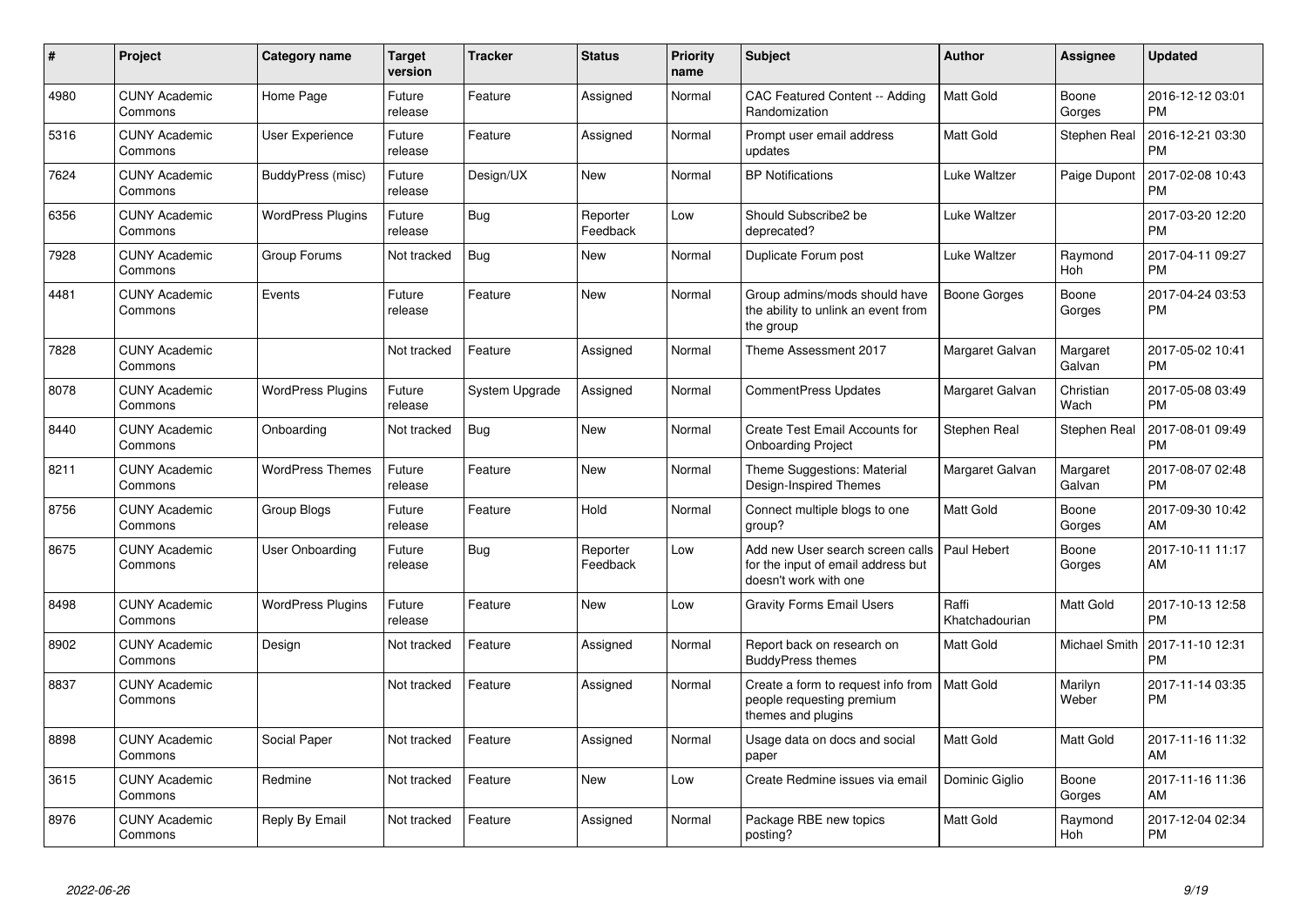| $\pmb{\sharp}$ | Project                         | <b>Category name</b>     | <b>Target</b><br>version | Tracker    | <b>Status</b>        | <b>Priority</b><br>name | <b>Subject</b>                                                                             | <b>Author</b>           | Assignee              | <b>Updated</b>                |
|----------------|---------------------------------|--------------------------|--------------------------|------------|----------------------|-------------------------|--------------------------------------------------------------------------------------------|-------------------------|-----------------------|-------------------------------|
| 8992           | <b>NYCDH Community</b><br>Site  |                          |                          | Bug        | Assigned             | Normal                  | Multiple RBE error reports                                                                 | Matt Gold               | Raymond<br>Hoh        | 2017-12-11 05:43<br><b>PM</b> |
| 9015           | <b>CUNY Academic</b><br>Commons | Groups (misc)            | Not tracked              | Outreach   | Assigned             | Normal                  | Email group admins the email<br>addresses of their groups                                  | Matt Gold               | <b>Matt Gold</b>      | 2018-01-02 09:54<br>AM        |
| 9060           | <b>CUNY Academic</b><br>Commons | Commons In A Box         | Not tracked              | Bug        | Hold                 | Normal                  | Problems with CBox image library<br>/ upload                                               | Lisa Rhody              | Raymond<br>Hoh        | 2018-01-10 03:26<br>PM        |
| 8991           | <b>CUNY Academic</b><br>Commons | Reply By Email           | Not tracked              | <b>Bug</b> | Hold                 | Normal                  | RBE duplicate email message<br>issue                                                       | Matt Gold               | Raymond<br>Hoh        | 2018-02-18 08:53<br><b>PM</b> |
| 3580           | <b>CUNY Academic</b><br>Commons | Group Blogs              | Future<br>release        | Feature    | <b>New</b>           | Normal                  | Multiple blogs per group                                                                   | <b>Boone Gorges</b>     | Boone<br>Gorges       | 2018-02-20 02:02<br>PМ        |
| 9346           | <b>CUNY Academic</b><br>Commons | WordPress (misc)         | Not tracked              | Bug        | <b>New</b>           | Normal                  | Clone cetls.bmcc.cuny.edu for<br>development                                               | Owen Roberts            | Raymond<br><b>Hoh</b> | 2018-03-06 05:35<br><b>PM</b> |
| 9211           | <b>CUNY Academic</b><br>Commons | <b>WordPress Plugins</b> | Future<br>release        | Support    | Reporter<br>Feedback | Normal                  | Auto-Role Setting in Forum Plugin<br><b>Causing Some Confusion</b>                         | Luke Waltzer            | Boone<br>Gorges       | 2018-03-13 11:44<br>AM        |
| 7022           | <b>CUNY Academic</b><br>Commons | Announcements            | Future<br>release        | Bug        | <b>New</b>           | Normal                  | Sitewide announcements should<br>be displayed on, and dismissable<br>from, mapped domains  | Boone Gorges            | Boone<br>Gorges       | 2018-03-22 10:18<br>AM        |
| 9420           | <b>CUNY Academic</b><br>Commons | cuny.is                  | Not tracked              | Feature    | <b>New</b>           | Normal                  | Request for http://cuny.is/streams                                                         | Raffi<br>Khatchadourian | Marilyn<br>Weber      | 2018-04-02 10:08<br>AM        |
| 9207           | <b>CUNY Academic</b><br>Commons |                          | Future<br>release        | Support    | Reporter<br>Feedback | Normal                  | display dashboards made in<br>Tableau?                                                     | Marilyn Weber           | Boone<br>Gorges       | 2018-04-10 10:42<br>AM        |
| 7663           | <b>CUNY Academic</b><br>Commons | Social Paper             | Future<br>release        | Bug        | <b>New</b>           | Normal                  | Social Paper notifications not<br>formatted correctly on secondary<br>sites                | Boone Gorges            | Boone<br>Gorges       | 2018-04-16 03:52<br><b>PM</b> |
| 7981           | <b>CUNY Academic</b><br>Commons | Social Paper             | Future<br>release        | Bug        | <b>New</b>           | Normal                  | Social Paper comments should<br>not go to spam                                             | Luke Waltzer            | Boone<br>Gorges       | 2018-04-16 03:52<br><b>PM</b> |
| 3768           | <b>CUNY Academic</b><br>Commons | <b>Public Portfolio</b>  | Future<br>release        | Feature    | Assigned             | Normal                  | Institutions/Past positions on<br>public portfolios                                        | Matt Gold               | Boone<br>Gorges       | 2018-04-23 10:44<br>AM        |
| 9643           | <b>CUNY Academic</b><br>Commons | Publicity                | Not tracked              | Feature    | <b>New</b>           | Normal                  | Create a page on the Commons<br>for logos etc.                                             | Stephen Real            | Stephen Real          | 2018-04-24 10:53<br>АM        |
| 8607           | <b>CUNY Academic</b><br>Commons |                          | Not tracked              | Support    | <b>New</b>           | Normal                  | Paypal?                                                                                    | Marilyn Weber           | Matt Gold             | 2018-05-15 01:37<br><b>PM</b> |
| 9729           | <b>CUNY Academic</b><br>Commons | <b>SEO</b>               | Not tracked              | Support    | <b>New</b>           | Normal                  | 503 Errors showing on<br>newlaborforum.cuny.edu                                            | Diane Krauthamer        | Raymond<br>Hoh        | 2018-05-22 04:48<br>PM        |
| 9835           | <b>CUNY Academic</b><br>Commons | Group Forums             | Future<br>release        | Bug        | Assigned             | Normal                  | add a "like" function?                                                                     | Marilyn Weber           | <b>Erik Trainer</b>   | 2018-06-05 01:49<br><b>PM</b> |
| 9895           | <b>CUNY Academic</b><br>Commons | Onboarding               | Future<br>release        | Feature    | Assigned             | Normal                  | Add "Accept Invitation"<br>link/button/function to Group<br>and/or Site invitation emails? | Luke Waltzer            | Boone<br>Gorges       | 2018-06-07 12:42<br>РM        |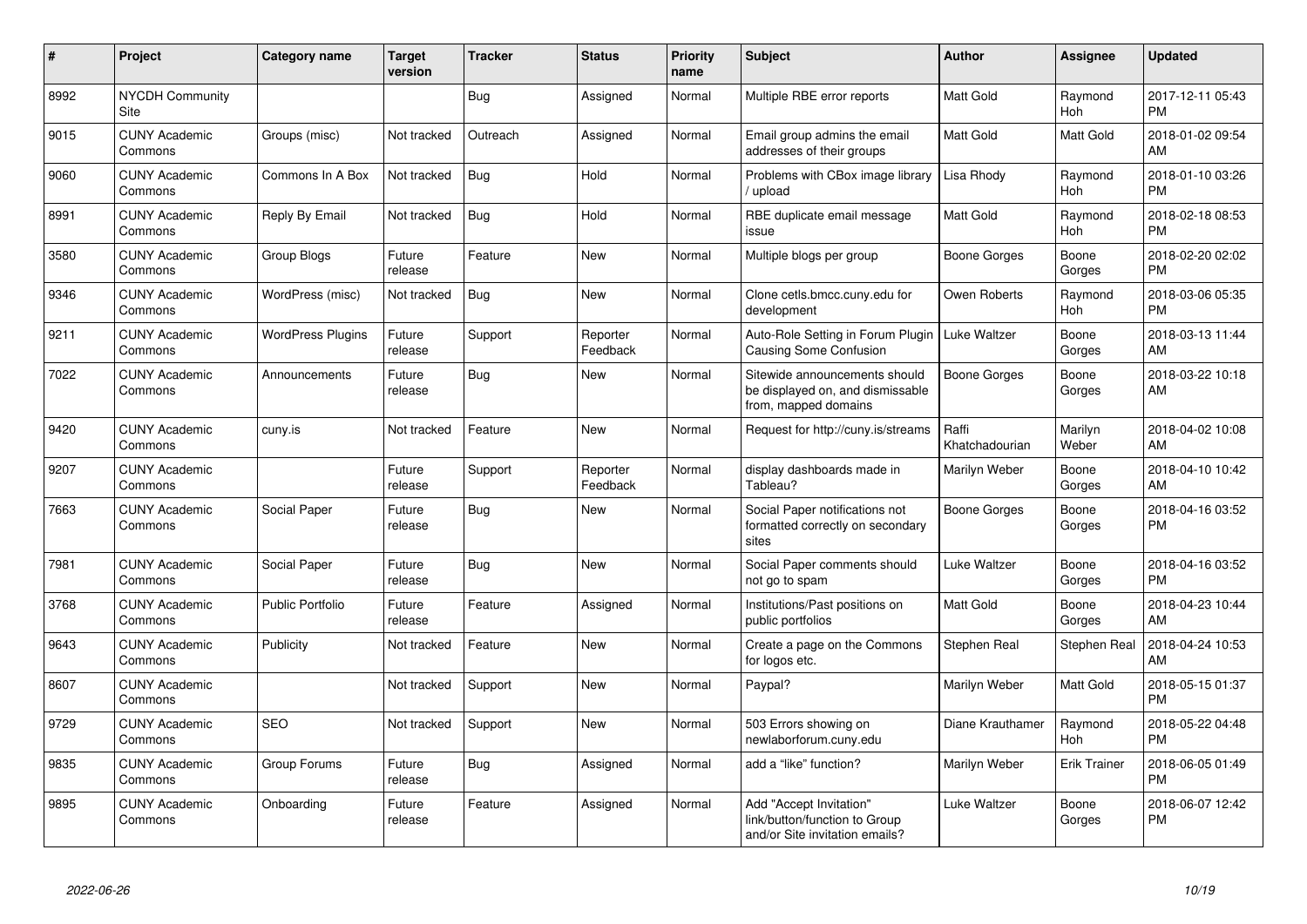| $\#$  | <b>Project</b>                  | <b>Category name</b>       | <b>Target</b><br>version | <b>Tracker</b> | <b>Status</b>        | Priority<br>name | <b>Subject</b>                                                                                                                               | <b>Author</b>     | Assignee              | <b>Updated</b>                |
|-------|---------------------------------|----------------------------|--------------------------|----------------|----------------------|------------------|----------------------------------------------------------------------------------------------------------------------------------------------|-------------------|-----------------------|-------------------------------|
| 9908  | <b>CUNY Academic</b><br>Commons |                            | Not tracked              | Feature        | <b>New</b>           | Normal           | Is it possible to send email<br>updates to users (or an email<br>address not on the list) for only a<br>single page AFTER being<br>prompted? | Michael Shields   | scott voth            | 2018-06-11 01:34<br><b>PM</b> |
| 9515  | <b>CUNY Academic</b><br>Commons | <b>WordPress Plugins</b>   | Not tracked              | Bug            | Reporter<br>Feedback | Normal           | Text to Speech plugin - "More<br>Slowly" checkbox not working                                                                                | scott voth        | Boone<br>Gorges       | 2018-06-13 02:26<br><b>PM</b> |
| 9941  | <b>CUNY Academic</b><br>Commons | Wiki                       | Not tracked              | Support        | Assigned             | Normal           | Wiki functionality                                                                                                                           | Matt Gold         | Boone<br>Gorges       | 2018-06-26 10:57<br>AM        |
| 10040 | <b>CUNY Academic</b><br>Commons | WordPress (misc)           | Not tracked              | Bug            | Reporter<br>Feedback | Normal           | User doesn't see full list of themes                                                                                                         | <b>Matt Gold</b>  | Boone<br>Gorges       | 2018-07-25 10:12<br>AM        |
| 9979  | <b>CUNY Academic</b><br>Commons | <b>Email Notifications</b> | Not tracked              | Bug            | Reporter<br>Feedback | Normal           | Reports of slow email activation<br>emails                                                                                                   | Matt Gold         | Boone<br>Gorges       | 2018-08-29 09:40<br><b>PM</b> |
| 10262 | <b>CUNY Academic</b><br>Commons |                            | Not tracked              | <b>Bug</b>     | Reporter<br>Feedback | Normal           | Newsletter Plugin: Broken Image<br>at Bottom of All Newsletters                                                                              | Mark Webb         | Raymond<br>Hoh        | 2018-08-30 05:17<br><b>PM</b> |
| 9947  | <b>CUNY Academic</b><br>Commons | <b>WordPress Plugins</b>   | Future<br>release        | Feature        | Reporter<br>Feedback | Normal           | Install H5P quiz plugin                                                                                                                      | Matt Gold         | Boone<br>Gorges       | 2018-09-11 11:01<br>AM        |
| 10368 | <b>CUNY Academic</b><br>Commons |                            | Future<br>release        | Feature        | Assigned             | Normal           | Use ORCID data to populate<br>academic profile page                                                                                          | Stephen Francoeur | Boone<br>Gorges       | 2018-09-25 01:53<br><b>PM</b> |
| 5992  | <b>CUNY Academic</b><br>Commons | <b>Email Notifications</b> | Future<br>release        | Feature        | <b>New</b>           | Normal           | Changing the From line of<br>autogenerated blog emails                                                                                       | Marilyn Weber     |                       | 2018-09-27 05:19<br><b>PM</b> |
| 9289  | <b>CUNY Academic</b><br>Commons | <b>WordPress Plugins</b>   | Future<br>release        | Bug            | Reporter<br>Feedback | Normal           | Email Users Plugin                                                                                                                           | Laurie Hurson     | Boone<br>Gorges       | 2018-10-24 12:34<br><b>PM</b> |
| 9028  | <b>CUNY Academic</b><br>Commons | Onboarding                 | Future<br>release        | Feature        | Assigned             | Normal           | suggest groups to new members<br>during the registration process                                                                             | Matt Gold         | Chris Stein           | 2018-10-24 12:34<br><b>PM</b> |
| 9926  | <b>CUNY Academic</b><br>Commons | <b>WordPress Plugins</b>   | Future<br>release        | Bug            | <b>New</b>           | Normal           | twitter-mentions-as-comments<br>cron jobs can run long                                                                                       | Boone Gorges      | Boone<br>Gorges       | 2018-10-24 12:34<br><b>PM</b> |
| 10657 | <b>CUNY Academic</b><br>Commons |                            | Not tracked              | Support        | Reporter<br>Feedback | Normal           | child theme problems                                                                                                                         | Marilyn Weber     |                       | 2018-11-08 01:19<br><b>PM</b> |
| 10659 | <b>CUNY Academic</b><br>Commons | Group Forums               | Future<br>release        | Feature        | Assigned             | Normal           | Post to multiple groups via email                                                                                                            | Matt Gold         | Raymond<br><b>Hoh</b> | 2018-11-15 12:54<br>AM        |
| 10769 | <b>CUNY Academic</b><br>Commons | <b>WordPress Themes</b>    | Not tracked              | Bug            | Reporter<br>Feedback | Normal           | 2011 Theme Sidebar                                                                                                                           | Mark Webb         |                       | 2018-12-04 04:09<br><b>PM</b> |
| 10794 | <b>CUNY Academic</b><br>Commons | Performance                | Not tracked              | <b>Bug</b>     | New                  | Normal           | Memcached connection<br>occasionally breaks                                                                                                  | Boone Gorges      | Boone<br>Gorges       | 2018-12-06 03:30<br><b>PM</b> |
| 10839 | <b>CUNY Academic</b><br>Commons | About page                 | Not tracked              | Support        | <b>New</b>           | Normal           | <b>Mission Statement Needs</b><br>Revision                                                                                                   | scott voth        | Matt Gold             | 2018-12-26 10:58<br>AM        |
| 10982 | <b>CUNY Academic</b><br>Commons | Domain Mapping             | Not tracked              | Support        | Reporter<br>Feedback | Normal           | <b>CNAME</b> question                                                                                                                        | scott voth        |                       | 2019-01-22 04:29<br><b>PM</b> |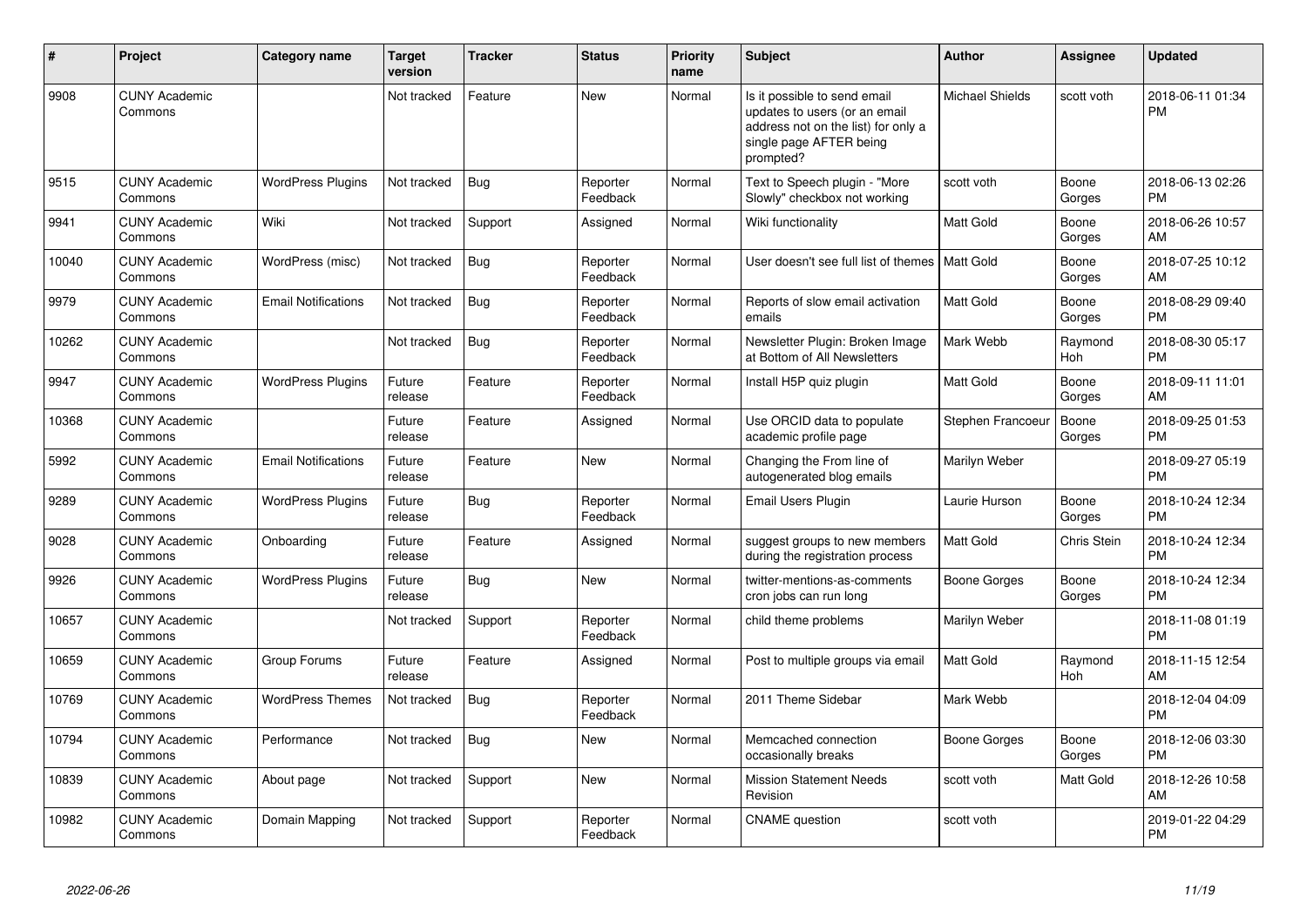| #     | Project                         | <b>Category name</b>     | <b>Target</b><br>version | <b>Tracker</b> | <b>Status</b>        | <b>Priority</b><br>name | <b>Subject</b>                                                                                               | <b>Author</b>           | <b>Assignee</b>    | <b>Updated</b>                |
|-------|---------------------------------|--------------------------|--------------------------|----------------|----------------------|-------------------------|--------------------------------------------------------------------------------------------------------------|-------------------------|--------------------|-------------------------------|
| 11024 | <b>CUNY Academic</b><br>Commons | WordPress (misc)         | Future<br>release        | Bug            | <b>New</b>           | Normal                  | Subsites should not show "you<br>should update your .htaccess<br>now" notice after permalink<br>setting save | <b>Boone Gorges</b>     |                    | 2019-01-28 01:35<br><b>PM</b> |
| 11077 | <b>CUNY Academic</b><br>Commons | Events                   | Not tracked              | Feature        | Reporter<br>Feedback | Normal                  | Show event category description<br>in event list view                                                        | Raffi<br>Khatchadourian |                    | 2019-02-12 10:38<br><b>PM</b> |
| 11131 | <b>CUNY Academic</b><br>Commons |                          | Future<br>release        | Feature        | Reporter<br>Feedback | Normal                  | Image Annotation Plugins                                                                                     | Laurie Hurson           |                    | 2019-02-26 11:33<br>AM        |
| 11120 | <b>CUNY Academic</b><br>Commons | <b>WordPress Plugins</b> | Not tracked              | <b>Bug</b>     | Reporter<br>Feedback | Normal                  | Events Manager Events Not<br>Showing Up                                                                      | Mark Webb               |                    | 2019-02-27 04:10<br><b>PM</b> |
| 9720  | <b>CUNY Academic</b><br>Commons | Authentication           | Future<br>release        | Feature        | New                  | Normal                  | The Commons should be an<br>oAuth provider                                                                   | <b>Boone Gorges</b>     |                    | 2019-03-01 02:04<br><b>PM</b> |
| 4635  | <b>CUNY Academic</b><br>Commons | Authentication           | Future<br>release        | Feature        | <b>New</b>           | Normal                  | Allow non-WP authentication                                                                                  | Boone Gorges            | Sonja Leix         | 2019-03-01 02:05<br><b>PM</b> |
| 5016  | <b>CUNY Academic</b><br>Commons | Events                   | Future<br>release        | Feature        | Assigned             | Low                     | Allow comments to be posted on<br>events                                                                     | <b>Matt Gold</b>        | Raymond<br>Hoh     | 2019-03-01 02:23<br><b>PM</b> |
| 1544  | <b>CUNY Academic</b><br>Commons | Groups (misc)            | Future<br>release        | Feature        | Reporter<br>Feedback | Normal                  | Group Filtering and Sorting                                                                                  | Matt Gold               | Chris Stein        | 2019-03-01 02:25<br><b>PM</b> |
| 11149 | <b>CUNY Academic</b><br>Commons |                          | Not tracked              | Support        | Reporter<br>Feedback | Normal                  | comments getting blocked                                                                                     | Marilyn Weber           | Raymond<br>Hoh     | 2019-03-26 11:40<br>AM        |
| 11392 | <b>CUNY Academic</b><br>Commons |                          | Future<br>release        | <b>Bug</b>     | New                  | Normal                  | Migrate users away from<br><b>StatPress</b>                                                                  | <b>Boone Gorges</b>     |                    | 2019-04-23 03:53<br><b>PM</b> |
| 11449 | <b>CUNY Academic</b><br>Commons | WordPress - Media        | Not tracked              | Support        | Reporter<br>Feedback | Normal                  | Cloning Media Library for JITP<br>from Staging to Production Site                                            | <b>Patrick DeDauw</b>   | Boone<br>Gorges    | 2019-05-13 12:00<br><b>PM</b> |
| 11386 | <b>CUNY Academic</b><br>Commons | WordPress - Media        | Not tracked              | Support        | Reporter<br>Feedback | Normal                  | disappearing images                                                                                          | scott voth              | Boone<br>Gorges    | 2019-05-14 10:32<br>AM        |
| 11393 | <b>CUNY Academic</b><br>Commons |                          | Not tracked              | Publicity      | New                  | Normal                  | After 1.15 release, ceate a hero<br>slide and post about adding a site<br>to a group                         | scott voth              | Patrick<br>Sweeney | 2019-05-14 10:32<br>AM        |
| 11415 | <b>CUNY Academic</b><br>Commons | <b>WordPress Plugins</b> | Not tracked              | Bug            | Reporter<br>Feedback | Normal                  | <b>Blog Subscriptions in Jetpack</b>                                                                         | Laurie Hurson           |                    | 2019-05-14 10:34<br>AM        |
| 11509 | <b>CUNY Academic</b><br>Commons |                          | Not tracked              | Support        | Reporter<br>Feedback | Normal                  | deleted Page causing a Menu<br>problem?                                                                      | Marilyn Weber           |                    | 2019-06-04 09:54<br>AM        |
| 11496 | <b>CUNY Academic</b><br>Commons | Public Portfolio         | 1.15.2                   | Support        | New                  | Normal                  | Replace Twitter Icon on Member<br>Portfolio page                                                             | scott voth              | Boone<br>Gorges    | 2019-06-06 01:03<br><b>PM</b> |
| 11531 | <b>CUNY Academic</b><br>Commons | Events                   | Future<br>release        | Feature        | New                  | Normal                  | Main Events calendar should<br>include non-public events that<br>user has access to                          | scott voth              | Boone<br>Gorges    | 2019-06-11 10:00<br>AM        |
| 11556 | <b>CUNY Academic</b><br>Commons | Courses                  | Not tracked              | Bug            | Reporter<br>Feedback | Normal                  | Instructor name given in course<br>listing                                                                   | Tom Harbison            |                    | 2019-06-25 04:12<br>PM        |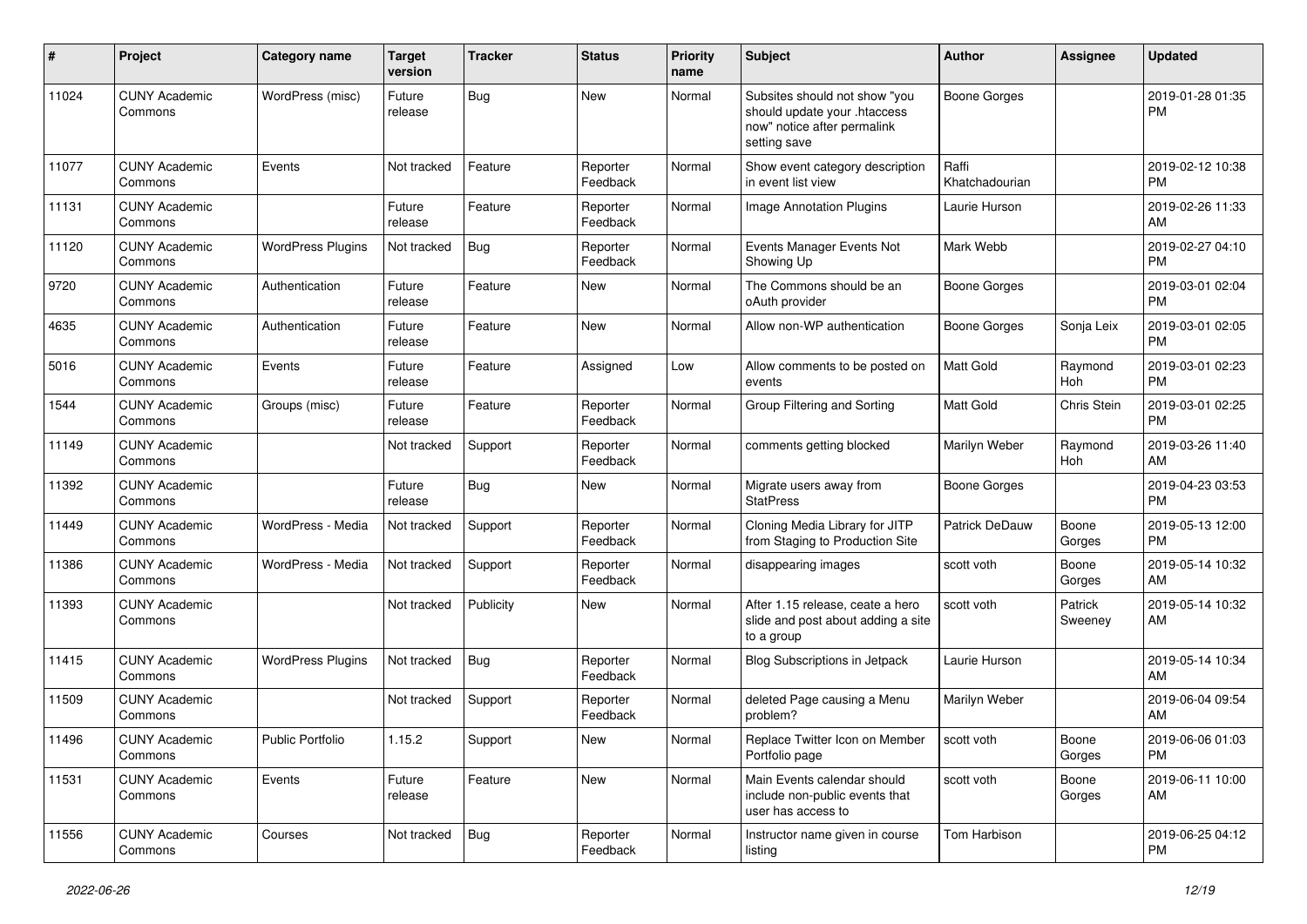| #     | <b>Project</b>                  | <b>Category name</b>     | <b>Target</b><br>version | Tracker       | <b>Status</b>        | <b>Priority</b><br>name | <b>Subject</b>                                                               | <b>Author</b>       | Assignee              | <b>Updated</b>                |
|-------|---------------------------------|--------------------------|--------------------------|---------------|----------------------|-------------------------|------------------------------------------------------------------------------|---------------------|-----------------------|-------------------------------|
| 11624 | <b>CUNY Academic</b><br>Commons | WordPress (misc)         | Not tracked              | Support       | <b>New</b>           | Normal                  | Change pages into posts or swap<br>database for a Commons site?              | Stephen Klein       | Raymond<br><b>Hoh</b> | 2019-07-09 11:04<br>AM        |
| 11493 | <b>CUNY Academic</b><br>Commons | Domain Mapping           | Not tracked              | Support       | Reporter<br>Feedback | Normal                  | Domain Mapping Request - Talia<br>Schaffer                                   | scott voth          | Matt Gold             | 2019-08-06 08:39<br>AM        |
| 11771 | <b>CUNY Academic</b><br>Commons |                          | Not tracked              | Support       | Reporter<br>Feedback | Normal                  | post displays in sections                                                    | Marilyn Weber       |                       | 2019-08-20 10:34<br>AM        |
| 11787 | <b>CUNY Academic</b><br>Commons |                          | Not tracked              | Support       | Reporter<br>Feedback | Normal                  | automated comments notifications   Marilyn Weber<br>on ZenDesk               |                     |                       | 2019-08-26 06:18<br><b>PM</b> |
| 11834 | <b>CUNY Academic</b><br>Commons | <b>Group Files</b>       | Future<br>release        | Feature       | <b>New</b>           | Normal                  | Improved tools for managing<br>group file folders                            | Boone Gorges        | Sonja Leix            | 2019-09-06 03:55<br><b>PM</b> |
| 10678 | <b>CUNY Academic</b><br>Commons |                          | Not tracked              | <b>Bug</b>    | Reporter<br>Feedback | High                    | Newsletter Plugin Not Sending<br><b>Out Newsletters</b>                      | Mark Webb           | Boone<br>Gorges       | 2019-09-16 09:38<br><b>PM</b> |
| 5050  | <b>CUNY Academic</b><br>Commons | Social Paper             | Future<br>release        | Feature       | <b>New</b>           | Low                     | Making comments visible in SP<br>editing mode (SP suggestion #1)             | Marilyn Weber       | Samantha<br>Raddatz   | 2019-09-17 11:10<br><b>PM</b> |
| 10273 | <b>CUNY Academic</b><br>Commons | Registration             | Not tracked              | Support       | Reporter<br>Feedback | Normal                  | users combining CF and campus<br>address                                     | Marilyn Weber       |                       | 2019-09-18 10:58<br>AM        |
| 11879 | <b>CUNY Academic</b><br>Commons |                          | Not tracked              | <b>Bug</b>    | <b>New</b>           | Normal                  | Hypothesis comments appearing<br>on multiple, different pdfs across<br>blogs | Laurie Hurson       | Laurie Hurson         | 2019-09-19 02:39<br><b>PM</b> |
| 11545 | <b>CUNY Academic</b><br>Commons | <b>WordPress Plugins</b> | Not tracked              | Support       | New                  | Normal                  | <b>Twitter searches in WordPress</b>                                         | Gina Cherry         | Matt Gold             | 2019-09-23 01:03<br><b>PM</b> |
| 8666  | <b>CUNY Academic</b><br>Commons | Teaching                 | Not tracked              | Documentation | Assigned             | Normal                  | Create Teaching on the<br>Commons Resource Page                              | Matt Gold           | Laurie Hurson         | 2019-09-23 03:16<br><b>PM</b> |
| 11788 | <b>CUNY Academic</b><br>Commons | <b>WordPress Plugins</b> | Future<br>release        | Support       | Reporter<br>Feedback | Normal                  | Plugin Reguest - Browse Aloud                                                | scott voth          |                       | 2019-09-24 08:42<br>AM        |
| 11848 | <b>CUNY Academic</b><br>Commons |                          | Not tracked              | Support       | Hold                 | Normal                  | a Dean of Faculty wants to share<br>a large file                             | Marilyn Weber       |                       | 2019-09-24 08:44<br>AM        |
| 11860 | <b>CUNY Academic</b><br>Commons | Registration             | Future<br>release        | Feature       | New                  | Normal                  | Ensure Students Are Aware They<br>Can Use Aliases At Registration            | scott voth          |                       | 2019-09-24 08:46<br>AM        |
| 11883 | <b>CUNY Academic</b><br>Commons | Help/Codex               | Not tracked              | Support       | <b>New</b>           | Normal                  | Need Embedding Help Page<br>Update (Tableau)                                 | Anthony Wheeler     | scott voth            | 2019-09-24 08:49<br>AM        |
| 11517 | <b>CUNY Academic</b><br>Commons |                          | Not tracked              | Feature       | Assigned             | Normal                  | wp-accessibility plugin should not<br>strip 'target="_blank" by default      | <b>Boone Gorges</b> | Laurie Hurson         | 2019-09-24 09:57<br>AM        |
| 11519 | <b>CUNY Academic</b><br>Commons |                          | Not tracked              | Support       | Assigned             | Normal                  | comment option not appearing                                                 | Marilyn Weber       |                       | 2019-09-24 10:28<br>AM        |
| 11789 | <b>CUNY Academic</b><br>Commons | Courses                  | Future<br>release        | Feature       | <b>New</b>           | Normal                  | Ability to remove item from<br>Courses list                                  | Laurie Hurson       | Sonja Leix            | 2019-09-24 12:28<br><b>PM</b> |
| 8836  | <b>CUNY Academic</b><br>Commons | Blogs (BuddyPress)       | Future<br>release        | Feature       | Assigned             | Normal                  | Redesign site launch process                                                 | <b>Matt Gold</b>    | Boone<br>Gorges       | 2019-10-03 02:49<br><b>PM</b> |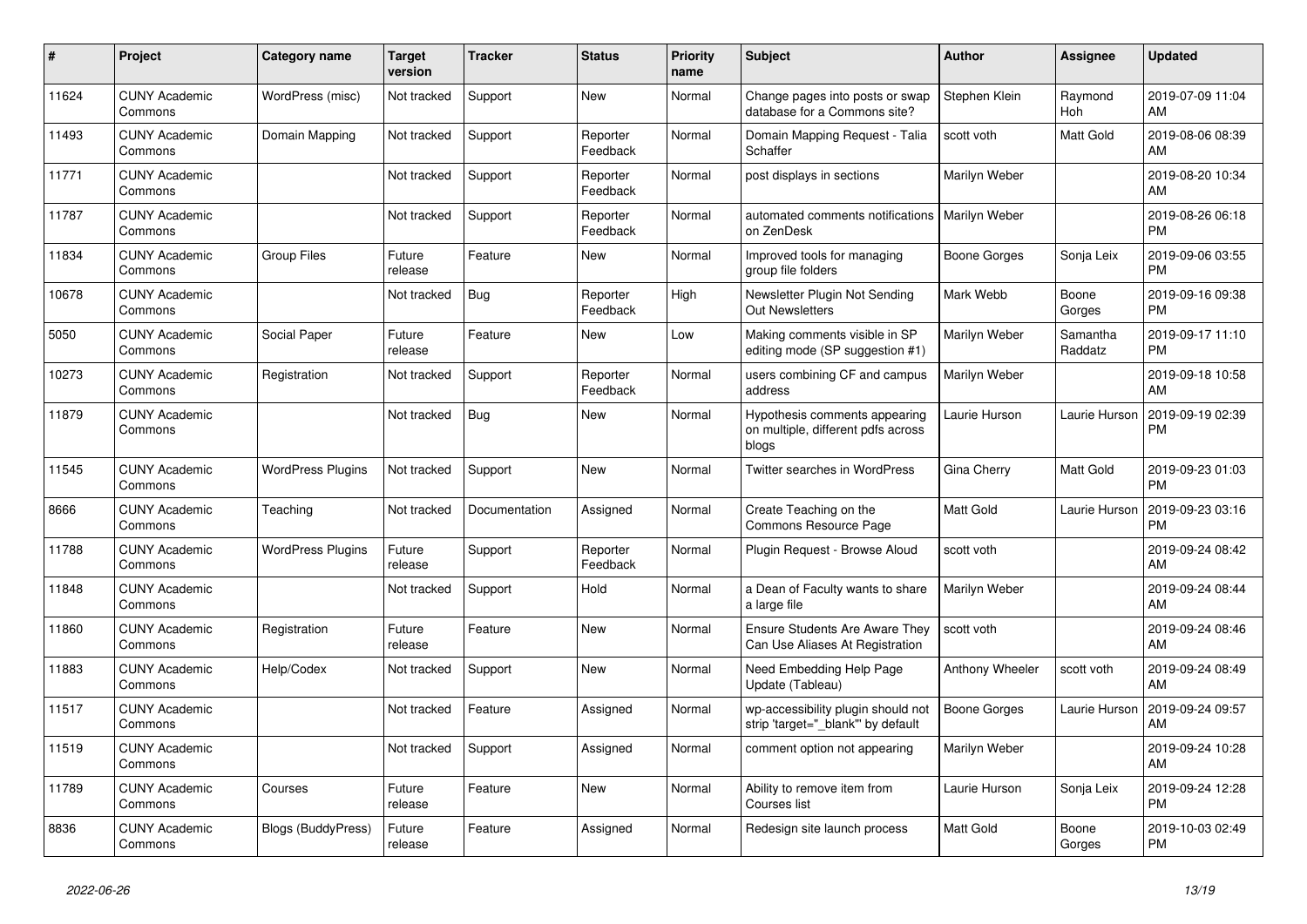| #     | Project                                                                 | <b>Category name</b>       | <b>Target</b><br>version | <b>Tracker</b> | <b>Status</b>        | <b>Priority</b><br>name | <b>Subject</b>                                                                                | <b>Author</b>       | <b>Assignee</b>     | <b>Updated</b>                |
|-------|-------------------------------------------------------------------------|----------------------------|--------------------------|----------------|----------------------|-------------------------|-----------------------------------------------------------------------------------------------|---------------------|---------------------|-------------------------------|
| 12004 | <b>CUNY Academic</b><br>Commons                                         |                            | Not tracked              | Support        | Reporter<br>Feedback | Normal                  | Notifications for spam blog<br>comments                                                       | Gina Cherry         | Raymond<br>Hoh      | 2019-11-01 12:05<br><b>PM</b> |
| 12062 | AD/O365 Transition<br>from NonMatric to<br><b>Matriculated Students</b> |                            |                          | Feature        | In Progress          | Normal                  | create solution and console<br>project                                                        | Emilio Rodriguez    | Emilio<br>Rodriguez | 2019-11-12 03:56<br><b>PM</b> |
| 11945 | <b>CUNY Academic</b><br>Commons                                         | Reckoning                  | Future<br>release        | Feature        | Reporter<br>Feedback | Normal                  | Add Comments bubble to<br>Reckoning views                                                     | <b>Boone Gorges</b> | Boone<br>Gorges     | 2019-11-12 05:14<br><b>PM</b> |
| 12091 | <b>CUNY Academic</b><br>Commons                                         | <b>Group Files</b>         | Future<br>release        | Feature        | New                  | Normal                  | Improved pre-upload file<br>validation for bp-group-documents                                 | <b>Boone Gorges</b> | Boone<br>Gorges     | 2019-11-14 01:21<br><b>PM</b> |
| 11971 | <b>CUNY Academic</b><br>Commons                                         | <b>Email Notifications</b> | Future<br>release        | Bug            | Reporter<br>Feedback | Low                     | Pictures obscured in emailed post<br>notifications                                            | Marilyn Weber       | Raymond<br>Hoh      | 2019-11-21 01:14<br><b>PM</b> |
| 12198 | <b>CUNY Academic</b><br>Commons                                         |                            | Not tracked              | Bug            | Reporter<br>Feedback | Normal                  | Duplicate listing in My Sites                                                                 | Tom Harbison        |                     | 2019-12-09 05:50<br><b>PM</b> |
| 12247 | <b>CUNY Academic</b><br>Commons                                         | Publicity                  | Not tracked              | Support        | New                  | Normal                  | <b>Screenshot of First Commons</b><br>Homepage                                                | scott voth          | scott voth          | 2020-01-14 12:08<br><b>PM</b> |
| 12328 | <b>CUNY Academic</b><br>Commons                                         |                            | Not tracked              | Support        | New                  | Normal                  | Sign up Code for Non-CUNY<br>Faculty                                                          | Laurie Hurson       |                     | 2020-01-28 10:25<br>AM        |
| 12350 | <b>CUNY Academic</b><br>Commons                                         | <b>Blogs (BuddyPress)</b>  | Not tracked              | Support        | Reporter<br>Feedback | Normal                  | URL creation problem                                                                          | Marilyn Weber       |                     | 2020-02-03 11:27<br>AM        |
| 12352 | <b>CUNY Academic</b><br>Commons                                         |                            | Not tracked              | Support        | New                  | Normal                  | "posts list" page builder block<br>option                                                     | Marilyn Weber       |                     | 2020-02-03 01:29<br><b>PM</b> |
| 12360 | <b>CUNY Academic</b><br>Commons                                         | <b>WordPress Themes</b>    | Not tracked              | Bug            | Reporter<br>Feedback | Normal                  | site just says "DANTE We are<br>currently in maintenance mode,<br>please check back shortly." | Marilyn Weber       |                     | 2020-02-04 12:13<br>PM        |
| 12382 | <b>CUNY Academic</b><br>Commons                                         | Membership                 | Not tracked              | Support        | <b>New</b>           | Normal                  | Email request change                                                                          | Marilyn Weber       | Marilyn<br>Weber    | 2020-02-06 12:56<br><b>PM</b> |
| 12392 | <b>CUNY Academic</b><br>Commons                                         | Help/Codex                 | Not tracked              | Documentation  | New                  | Normal                  | <b>Updates to Common Commons</b><br>Questions on Help Page                                    | scott voth          | Margaret<br>Galvan  | 2020-02-11 10:53<br>AM        |
| 12438 | <b>CUNY Academic</b><br>Commons                                         | Courses                    | Not tracked              | <b>Bug</b>     | New                  | Normal                  | Site appearing twice                                                                          | Laurie Hurson       | Boone<br>Gorges     | 2020-02-18 01:34<br><b>PM</b> |
| 12484 | <b>CUNY Academic</b><br>Commons                                         |                            | Not tracked              | Support        | Reporter<br>Feedback | Normal                  | Sign up Code for COIL Course<br>starting in March                                             | Laurie Hurson       | Matt Gold           | 2020-03-02 02:26<br><b>PM</b> |
| 12446 | <b>CUNY Academic</b><br>Commons                                         | Groups (misc)              | Future<br>release        | Feature        | Reporter<br>Feedback | Normal                  | Toggle default site to group forum  <br>posting                                               | Laurie Hurson       | Laurie Hurson       | 2020-03-10 11:57<br>AM        |
| 12573 | <b>CUNY Academic</b><br>Commons                                         | <b>WordPress Plugins</b>   | Future<br>release        | <b>Bug</b>     | New                  | Normal                  | CommentPress Core Issues                                                                      | scott voth          |                     | 2020-03-24 04:32<br><b>PM</b> |
| 5581  | <b>CUNY Academic</b><br>Commons                                         | Analytics                  | Future<br>release        | Feature        | Assigned             | Normal                  | Explore alternatives to Google<br>Analytics                                                   | Matt Gold           | Valerie<br>Townsend | 2020-04-17 03:12<br><b>PM</b> |
| 10354 | <b>CUNY Academic</b><br>Commons                                         | Public Portfolio           | Future<br>release        | Feature        | New                  | Normal                  | Opt out of Having a Profile Page                                                              | scott voth          | Chris Stein         | 2020-05-12 10:43<br>AM        |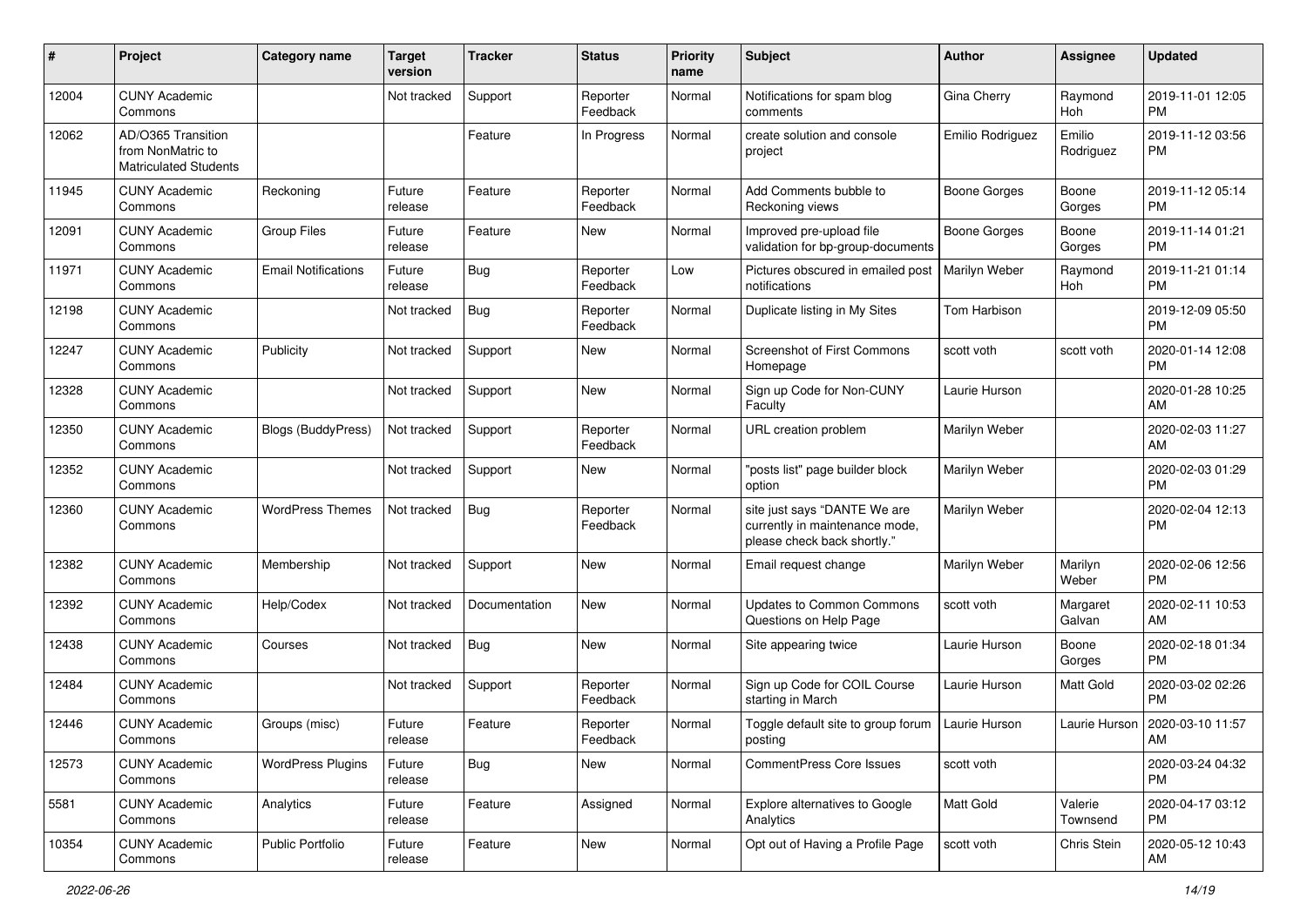| #     | Project                         | <b>Category name</b>     | Target<br>version | <b>Tracker</b> | <b>Status</b>        | <b>Priority</b><br>name | <b>Subject</b>                                                   | <b>Author</b>       | <b>Assignee</b>   | <b>Updated</b>                |
|-------|---------------------------------|--------------------------|-------------------|----------------|----------------------|-------------------------|------------------------------------------------------------------|---------------------|-------------------|-------------------------------|
| 12741 | <b>CUNY Academic</b><br>Commons | <b>WordPress Plugins</b> | Not tracked       | Support        | Reporter<br>Feedback | Normal                  | Tableau Public Viz Block                                         | Marilyn Weber       | Raymond<br>Hoh    | 2020-05-12 11:00<br>AM        |
| 12911 | <b>CUNY Academic</b><br>Commons |                          | Not tracked       | Feature        | New                  | Normal                  | Block access to xmlrpc.php based<br>on User-Agent                | <b>Boone Gorges</b> | Boone<br>Gorges   | 2020-06-09 05:12<br><b>PM</b> |
| 13034 | <b>CUNY Academic</b><br>Commons |                          | Not tracked       | Support        | Reporter<br>Feedback | Normal                  | a site is asking people to join the<br>Commons to get a download | Marilyn Weber       |                   | 2020-07-12 07:23<br>AM        |
| 13048 | <b>CUNY Academic</b><br>Commons | Shortcodes and<br>embeds | Future<br>release | Feature        | <b>New</b>           | Normal                  | Jupyter Notebooks support                                        | Boone Gorges        |                   | 2020-07-14 11:46<br>AM        |
| 3002  | <b>CUNY Academic</b><br>Commons | Search                   | Future<br>release | Feature        | Assigned             | Normal                  | Overhaul CAC search by using<br>external search appliance        | Boone Gorges        | Boone<br>Gorges   | 2020-07-15 03:05<br><b>PM</b> |
| 12436 | <b>CUNY Academic</b><br>Commons |                          | Not tracked       | <b>Bug</b>     | Assigned             | Normal                  | Nightly system downtime                                          | Boone Gorges        |                   | 2020-08-01 09:30<br>AM        |
| 13255 | <b>CUNY Academic</b><br>Commons |                          | Not tracked       | Support        | Reporter<br>Feedback | Normal                  | Accessibility problems                                           | Marilyn Weber       |                   | 2020-09-01 05:48<br><b>PM</b> |
| 13286 | <b>CUNY Academic</b><br>Commons |                          | Not tracked       | Support        | <b>New</b>           | Normal                  | problem connecting with<br>WordPress app                         | Marilyn Weber       | Raymond<br>Hoh    | 2020-09-08 11:16<br>AM        |
| 13328 | <b>CUNY Academic</b><br>Commons | Group Forums             | Not tracked       | <b>Bug</b>     | Reporter<br>Feedback | Normal                  | cross-posting in two related<br>groups                           | Marilyn Weber       | Raymond<br>Hoh    | 2020-09-15 10:39<br><b>PM</b> |
| 13370 | <b>CUNY Academic</b><br>Commons | Group Library            | Future<br>release | Feature        | <b>New</b>           | Normal                  | Library bulk deletion and folder<br>editing                      | Colin McDonald      | Boone<br>Gorges   | 2020-10-13 10:41<br>AM        |
| 13430 | <b>CUNY Academic</b><br>Commons | Reply By Email           | Not tracked       | Bug            | <b>New</b>           | Normal                  | Delay in RBE                                                     | Luke Waltzer        | Raymond<br>Hoh    | 2020-10-13 11:16<br>AM        |
| 13466 | <b>CUNY Academic</b><br>Commons | Cavalcade                | Future<br>release | Feature        | <b>New</b>           | Normal                  | Automated cleanup for duplicate<br>Cavalcade tasks               | <b>Boone Gorges</b> | Boone<br>Gorges   | 2020-10-13 05:24<br><b>PM</b> |
| 7115  | <b>CUNY Academic</b><br>Commons | Groups (misc)            | Future<br>release | Feature        | Reporter<br>Feedback | Normal                  | make licensing info clear during<br>group creation               | Matt Gold           | Raymond<br>Hoh    | 2020-12-08 11:32<br>AM        |
| 13975 | <b>CUNY Academic</b><br>Commons | Social Paper             | Not tracked       | Support        | Reporter<br>Feedback | Normal                  | can't approve comments on<br>Social Paper paper                  | Marilyn Weber       |                   | 2021-02-12 09:33<br>AM        |
| 11968 | JustPublics@365<br>MediaCamp    |                          |                   | Feature        | <b>New</b>           | Normal                  | Nanoscience Retractable Display<br>Unit                          | Donald Cherry       | Bonnie<br>Eissner | 2021-02-19 08:50<br>AM        |
| 13912 | <b>CUNY Academic</b><br>Commons |                          | Not tracked       | Feature        | Hold                 | Low                     | posting "missed schedule"                                        | Marilyn Weber       |                   | 2021-02-23 10:46<br>AM        |
| 14074 | <b>CUNY Academic</b><br>Commons | WordPress (misc)         | Not tracked       | Support        | Reporter<br>Feedback | Normal                  | page password protection<br>problem                              | Marilyn Weber       |                   | 2021-03-02 11:03<br>AM        |
| 14113 | <b>CUNY Academic</b><br>Commons | WordPress (misc)         | Future<br>release | Bug            | Hold                 | Normal                  | Block Editor Not Working on this<br>page - Json error            | scott voth          | Boone<br>Gorges   | 2021-03-05 11:01<br>AM        |
| 14398 | <b>CUNY Academic</b><br>Commons |                          | Not tracked       | Support        | Reporter<br>Feedback | Normal                  | Events plug-in notification<br>problem                           | Marilyn Weber       |                   | 2021-05-11 11:21<br>AM        |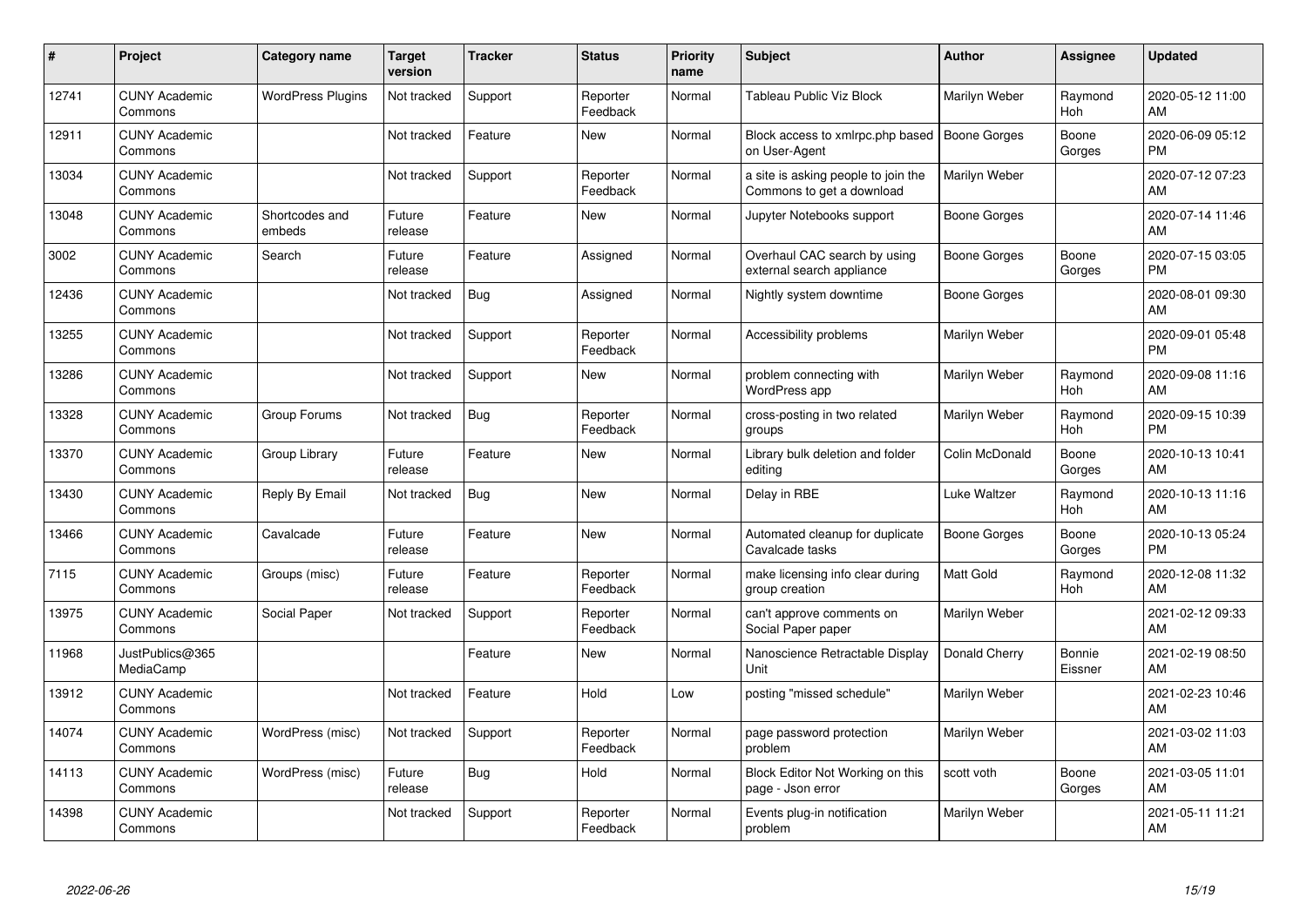| #     | Project                         | <b>Category name</b>       | <b>Target</b><br>version | <b>Tracker</b> | <b>Status</b>        | <b>Priority</b><br>name | <b>Subject</b>                                                                                | Author                  | <b>Assignee</b>   | <b>Updated</b>                |
|-------|---------------------------------|----------------------------|--------------------------|----------------|----------------------|-------------------------|-----------------------------------------------------------------------------------------------|-------------------------|-------------------|-------------------------------|
| 14483 | <b>CUNY Academic</b><br>Commons | WordPress - Media          | Not tracked              | Bug            | Reporter<br>Feedback | Normal                  | Wordpress PDF Embed Stopped<br>Working after JITP Media Clone                                 | <b>Patrick DeDauw</b>   | Boone<br>Gorges   | 2021-05-20 01:51<br><b>PM</b> |
| 14496 | <b>CUNY Academic</b><br>Commons | Domain Mapping             | Future<br>release        | Bug            | New                  | Normal                  | Mapped domain SSO uses<br>third-party cookies                                                 | Raymond Hoh             | Raymond<br>Hoh    | 2021-05-24 04:03<br><b>PM</b> |
| 13949 | <b>CUNY Academic</b><br>Commons |                            | Not tracked              | Bug            | New                  | Normal                  | Continued debugging of runaway<br>MySQL connections                                           | <b>Matt Gold</b>        | Boone<br>Gorges   | 2021-09-14 10:42<br>AM        |
| 14394 | <b>CUNY Academic</b><br>Commons |                            | Not tracked              | Feature        | <b>New</b>           | Normal                  | Commons News Site - redesign                                                                  | scott voth              | scott voth        | 2021-09-14 10:46<br>AM        |
| 14475 | <b>CUNY Academic</b><br>Commons |                            | Not tracked              | Publicity      | <b>New</b>           | Normal                  | OER Showcase Page                                                                             | Laurie Hurson           | Laurie Hurson     | 2021-09-14 10:46<br>AM        |
| 14538 | <b>CUNY Academic</b><br>Commons |                            | Not tracked              | Support        | Reporter<br>Feedback | Normal                  | Weebly To Commons                                                                             | Laurie Hurson           |                   | 2021-09-14 10:47<br>AM        |
| 14629 | <b>CUNY Academic</b><br>Commons |                            | Not tracked              | Bug            | Reporter<br>Feedback | Normal                  | Possible Post Order Bug?                                                                      | <b>Syelle Graves</b>    |                   | 2021-09-14 10:47<br>AM        |
| 14784 | <b>CUNY Academic</b><br>Commons |                            |                          | Support        | Reporter<br>Feedback | Normal                  | User report of logo problem when<br>using Customizer theme                                    | Marilyn Weber           |                   | 2021-09-17 10:25<br>AM        |
| 14792 | <b>CUNY Academic</b><br>Commons |                            |                          | Bug            | New                  | Normal                  | Inconsistent email notifications<br>from gravity forms                                        | Raffi<br>Khatchadourian |                   | 2021-10-04 01:50<br><b>PM</b> |
| 14842 | <b>CUNY Academic</b><br>Commons |                            | Not tracked              | Support        | Reporter<br>Feedback | Normal                  | Question about widgets and block<br>editor                                                    | Gina Cherry             |                   | 2021-10-06 03:01<br><b>PM</b> |
| 14900 | <b>CUNY Academic</b><br>Commons |                            | Not tracked              | Support        | Reporter<br>Feedback | Normal                  | previous theme?                                                                               | Marilyn Weber           |                   | 2021-10-25 10:31<br>AM        |
| 14911 | <b>CUNY Academic</b><br>Commons | <b>WordPress Themes</b>    | Not tracked              | Support        | New                  | Normal                  | Twentytwentyone theme                                                                         | Marilyn Weber           |                   | 2021-10-28 10:37<br>AM        |
| 14936 | <b>CUNY Academic</b><br>Commons |                            |                          | Bug            | <b>New</b>           | Normal                  | Commons websites blocked by<br>SPS campus network                                             | Laurie Hurson           |                   | 2021-11-03 03:57<br><b>PM</b> |
| 14940 | <b>CUNY Academic</b><br>Commons |                            |                          | Bug            | New                  | Normal                  | Discrepancy between Commons<br>profile "sites" and actual # of sites                          | Laurie Hurson           |                   | 2021-11-08 11:09<br>AM        |
| 12042 | <b>CUNY Academic</b><br>Commons | <b>Email Notifications</b> | Future<br>release        | Feature        | <b>New</b>           | Normal                  | Improved error logging for BPGES<br>send queue                                                | <b>Boone Gorges</b>     | Boone<br>Gorges   | 2021-11-19 12:25<br><b>PM</b> |
| 13358 | <b>CUNY Academic</b><br>Commons | Group Forums               | Future<br>release        | Feature        | New                  | Normal                  | Improved UI for group forum<br>threading settings                                             | <b>Boone Gorges</b>     | Raymond<br>Hoh    | 2021-11-19 12:27<br><b>PM</b> |
| 13199 | <b>CUNY Academic</b><br>Commons | Group Forums               | Future<br>release        | Feature        | New                  | Normal                  | Favoring Groups over bbPress<br>plugin                                                        | Colin McDonald          | Colin<br>McDonald | 2021-11-19 12:28<br>PM        |
| 14309 | <b>CUNY Academic</b><br>Commons | Group Library              | Future<br>release        | Feature        | New                  | Normal                  | Better handling of<br>bp_group_document file<br>download attempts when file is<br>not present | <b>Boone Gorges</b>     | Boone<br>Gorges   | 2021-11-19 12:28<br><b>PM</b> |
| 13650 | <b>CUNY Academic</b><br>Commons | Group Library              | Future<br>release        | Feature        | New                  | Normal                  | Forum Attachments in Group<br>Library                                                         | Laurie Hurson           |                   | 2021-11-19 12:30<br><b>PM</b> |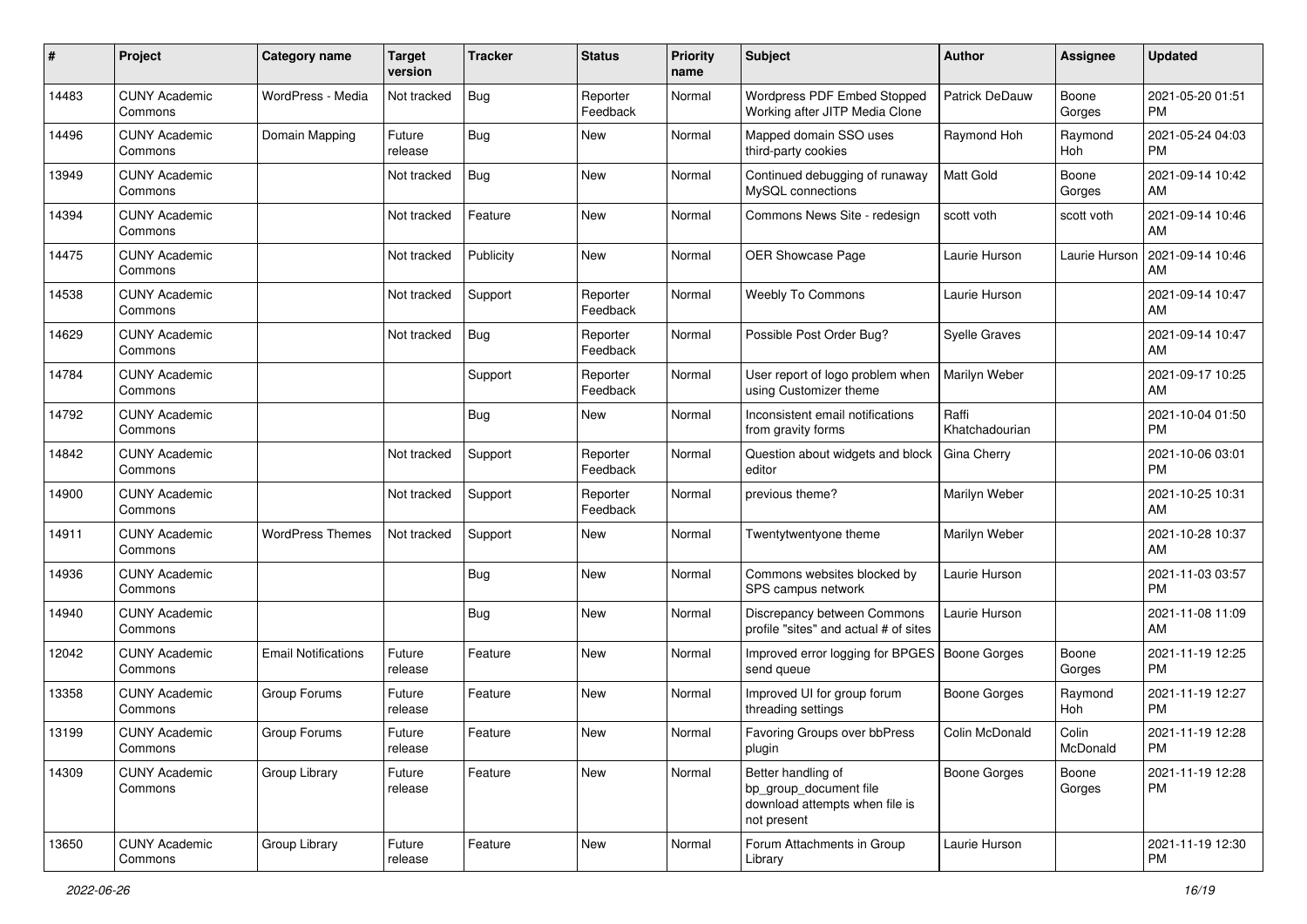| #     | Project                         | <b>Category name</b>        | <b>Target</b><br>version | <b>Tracker</b> | <b>Status</b>        | <b>Priority</b><br>name | <b>Subject</b>                                                | <b>Author</b>           | Assignee        | <b>Updated</b>                |
|-------|---------------------------------|-----------------------------|--------------------------|----------------|----------------------|-------------------------|---------------------------------------------------------------|-------------------------|-----------------|-------------------------------|
| 10580 | <b>CUNY Academic</b><br>Commons | Information<br>Architecture | Future<br>release        | Design/UX      | <b>New</b>           | Normal                  | Primary nav item review                                       | Boone Gorges            | Sara Cannon     | 2021-11-19 12:37<br><b>PM</b> |
| 13331 | <b>CUNY Academic</b><br>Commons | Site cloning                | Future<br>release        | Bug            | <b>New</b>           | Normal                  | Combine Site Template and<br>Clone operations                 | Boone Gorges            | Jeremy Felt     | 2021-11-19 12:39<br><b>PM</b> |
| 13835 | <b>CUNY Academic</b><br>Commons | WordPress (misc)            | Future<br>release        | Feature        | <b>New</b>           | Normal                  | Allow OneSearch widget to have<br>'CUNY' as campus            | <b>Boone Gorges</b>     | Boone<br>Gorges | 2021-11-19 12:39<br><b>PM</b> |
| 10226 | <b>CUNY Academic</b><br>Commons | Courses                     | Future<br>release        | Feature        | <b>New</b>           | Normal                  | Add "My Courses" to drop down<br>list                         | scott voth              | Boone<br>Gorges | 2021-11-19 12:42<br><b>PM</b> |
| 14983 | <b>CUNY Academic</b><br>Commons | WordPress (misc)            | Not tracked              | Support        | Reporter<br>Feedback | Normal                  | 'Read More" tag not working                                   | Rebecca Krisel          | Raymond<br>Hoh  | 2021-11-23 01:17<br><b>PM</b> |
| 14987 | <b>CUNY Academic</b><br>Commons | <b>WordPress Plugins</b>    | Future<br>release        | <b>Bug</b>     | New                  | Normal                  | Elementor update causes<br>database freeze-up                 | Boone Gorges            | Boone<br>Gorges | 2021-11-29 12:02<br><b>PM</b> |
| 14908 | <b>CUNY Academic</b><br>Commons | Performance                 |                          | Bug            | <b>New</b>           | Normal                  | Stale object cache on cdev                                    | Raymond Hoh             | Boone<br>Gorges | 2021-12-07 09:45<br>AM        |
| 14994 | <b>CUNY Academic</b><br>Commons | cdev.gc.cuny.edu            | Not tracked              | Support        | In Progress          | Normal                  | Clear Cache on CDEV                                           | scott voth              | Raymond<br>Hoh  | 2021-12-07 03:51<br><b>PM</b> |
| 15045 | <b>CUNY Academic</b><br>Commons |                             |                          | Support        | <b>New</b>           | Normal                  | no result for KCeL in the search<br>box on the commons        | Marilyn Weber           |                 | 2021-12-10 11:29<br>AM        |
| 14184 | <b>CUNY Academic</b><br>Commons | <b>Public Portfolio</b>     | Future<br>release        | Feature        | <b>New</b>           | Normal                  | Centralized mechanism for storing<br>Campus affiliations      | Boone Gorges            | Boone<br>Gorges | 2022-01-04 11:35<br>AM        |
| 14504 | <b>CUNY Academic</b><br>Commons |                             | Not tracked              | Publicity      | Reporter<br>Feedback | Normal                  | Adding showcases to home page<br>menu                         | Laurie Hurson           | Boone<br>Gorges | 2022-01-19 03:26<br><b>PM</b> |
| 15260 | <b>CUNY Academic</b><br>Commons |                             |                          | Support        | Reporter<br>Feedback | Normal                  | Diacritical markings   European<br><b>Stages</b>              | Marilyn Weber           |                 | 2022-02-04 08:16<br>AM        |
| 15242 | <b>CUNY Academic</b><br>Commons | Performance                 | Not tracked              | Bug            | Reporter<br>Feedback | Normal                  | Slugist site                                                  | Raffi<br>Khatchadourian | Boone<br>Gorges | 2022-02-07 11:14<br>AM        |
| 15176 | <b>CUNY Academic</b><br>Commons |                             | Not tracked              | Support        | Reporter<br>Feedback | Normal                  | Archiving Q Writing & Old<br>Wordpress Sites on the Commons   | Laurie Hurson           |                 | 2022-02-08 10:28<br>AM        |
| 15370 | <b>CUNY Academic</b><br>Commons |                             |                          | Support        | Reporter<br>Feedback | Normal                  | All-in-One Event Calendar?                                    | Marilyn Weber           |                 | 2022-02-17 11:03<br>AM        |
| 15516 | <b>CUNY Academic</b><br>Commons | <b>WordPress Plugins</b>    |                          | <b>Bug</b>     | Reporter<br>Feedback | Normal                  | Can't publish or save draft of post<br>on wordpress.com       | Raffi<br>Khatchadourian | Raymond<br>Hoh  | 2022-03-02 05:52<br><b>PM</b> |
| 15565 | <b>CUNY Academic</b><br>Commons |                             |                          | Support        | New                  | Normal                  | Events - send updates to an email   Marilyn Weber<br>listserv |                         |                 | 2022-03-10 01:06<br><b>PM</b> |
| 15757 | <b>CUNY Academic</b><br>Commons |                             |                          | Bug            | New                  | Normal                  | Members # do not match                                        | Laurie Hurson           |                 | 2022-03-30 04:52<br><b>PM</b> |
| 15767 | <b>CUNY Academic</b><br>Commons | WordPress (misc)            |                          | Support        | <b>New</b>           | Normal                  | Site loading slowly                                           | scott voth              | Boone<br>Gorges | 2022-04-04 08:56<br><b>PM</b> |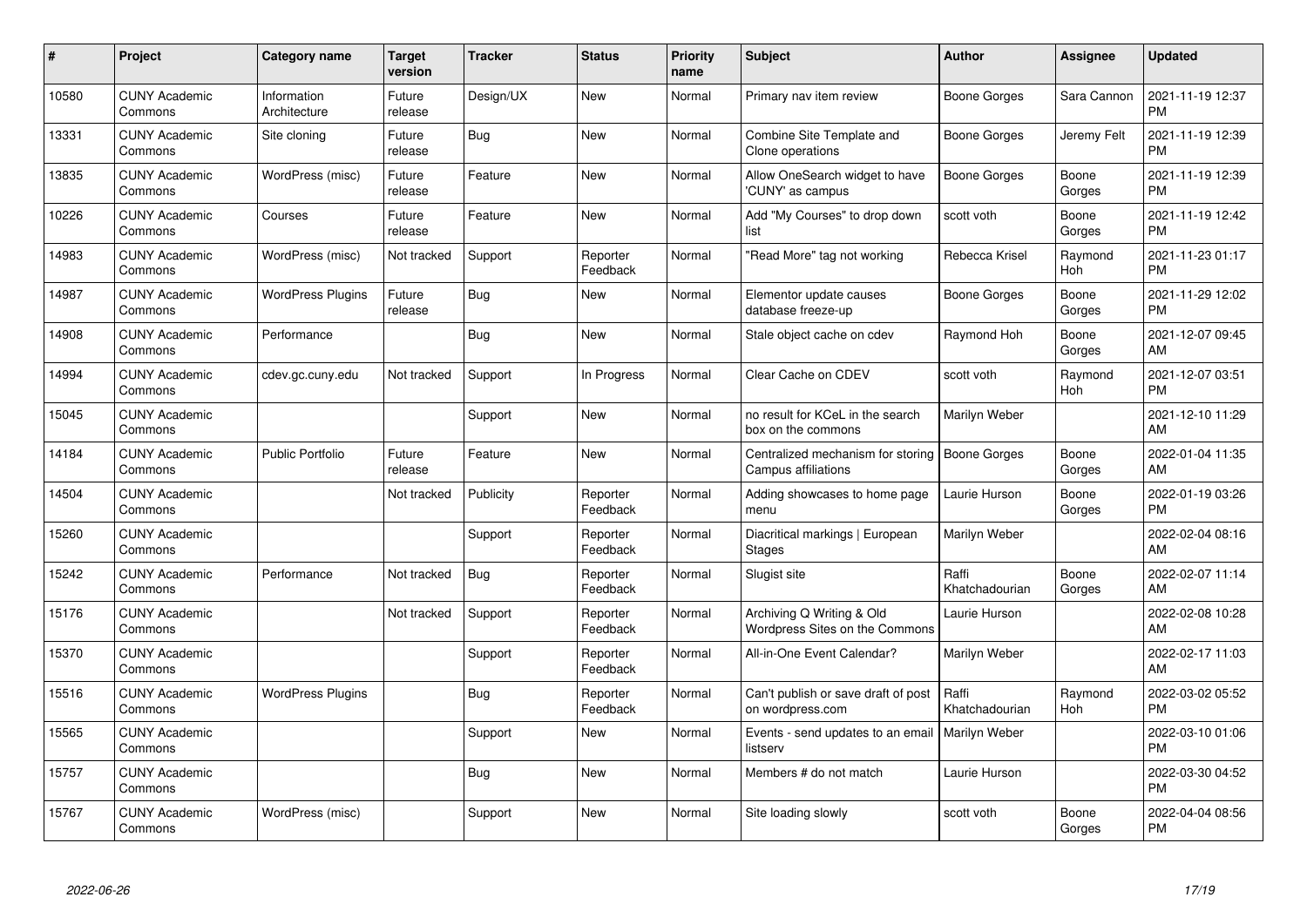| #     | Project                         | <b>Category name</b>           | <b>Target</b><br>version | <b>Tracker</b> | <b>Status</b>        | <b>Priority</b><br>name | <b>Subject</b>                                                | <b>Author</b>    | <b>Assignee</b>       | <b>Updated</b>                |
|-------|---------------------------------|--------------------------------|--------------------------|----------------|----------------------|-------------------------|---------------------------------------------------------------|------------------|-----------------------|-------------------------------|
| 15816 | <b>CUNY Academic</b><br>Commons |                                | Not tracked              | Support        | <b>New</b>           | Normal                  | slow loading at SPS                                           | Marilyn Weber    |                       | 2022-04-05 01:26<br><b>PM</b> |
| 15923 | <b>CUNY Academic</b><br>Commons |                                | Not tracked              | Feature        | Reporter<br>Feedback | Normal                  | <b>Bellows Plugin Adjustments</b>                             | Laurie Hurson    |                       | 2022-04-20 10:10<br>AM        |
| 15685 | <b>CUNY Academic</b><br>Commons |                                |                          | Support        | New                  | High                    | problem with chrome?                                          | Marilyn Weber    |                       | 2022-04-25 03:40<br><b>PM</b> |
| 8900  | <b>CUNY Academic</b><br>Commons | Accessibility                  | Future<br>release        | Feature        | Assigned             | Normal                  | Look into tools to enforce<br>accessibility in WP environment | Matt Gold        | Boone<br>Gorges       | 2022-04-26 11:59<br>AM        |
| 8901  | <b>CUNY Academic</b><br>Commons | Accessibility                  | Future<br>release        | Feature        | Assigned             | Normal                  | Theme analysis for accessibility                              | <b>Matt Gold</b> | Boone<br>Gorges       | 2022-04-26 11:59<br>AM        |
| 8835  | <b>CUNY Academic</b><br>Commons | Blogs (BuddyPress)             | Future<br>release        | Feature        | New                  | Normal                  | Extend cuny is shortlinks to sites                            | Luke Waltzer     | Boone<br>Gorges       | 2022-04-26 11:59<br>AM        |
| 11243 | <b>CUNY Academic</b><br>Commons | BuddyPress (misc)              | Future<br>release        | Bug            | <b>New</b>           | Normal                  | Audit bp-custom.php                                           | Raymond Hoh      | Raymond<br><b>Hoh</b> | 2022-04-26 11:59<br>AM        |
| 10380 | <b>CUNY Academic</b><br>Commons | WordPress (misc)               | Future<br>release        | Feature        | In Progress          | Normal                  | Remove blacklisted plugins                                    | Boone Gorges     |                       | 2022-04-26 12:00<br><b>PM</b> |
| 11843 | <b>CUNY Academic</b><br>Commons | WordPress (misc)               | Future<br>release        | Design/UX      | <b>New</b>           | Normal                  | Tweaking the Gutenberg Editor<br>Interface                    | Laurie Hurson    |                       | 2022-04-26 12:00<br><b>PM</b> |
| 14787 | <b>CUNY Academic</b><br>Commons | <b>Plugin Packages</b>         | Future<br>release        | Feature        | <b>New</b>           | Normal                  | Creating a "Design" plugin<br>package                         | Laurie Hurson    | scott voth            | 2022-04-27 04:56<br><b>PM</b> |
| 16099 | <b>CUNY Academic</b><br>Commons |                                |                          | Support        | Reporter<br>Feedback | Normal                  | request for Newsletter Glue                                   | Marilyn Weber    |                       | 2022-05-13 12:14<br><b>PM</b> |
| 16092 | <b>CUNY Academic</b><br>Commons |                                | Future<br>release        | Feature        | Hold                 | Normal                  | Don't show main site in Site<br>search results                | Boone Gorges     | Boone<br>Gorges       | 2022-05-17 03:12<br><b>PM</b> |
| 16110 | <b>CUNY Academic</b><br>Commons |                                |                          | Support        | Reporter<br>Feedback | Normal                  | remove Creative Commons<br>license from pages?                | Marilyn Weber    | Raymond<br>Hoh        | 2022-05-17 06:11<br><b>PM</b> |
| 15210 | <b>CUNY Academic</b><br>Commons | Analytics                      | Not tracked              | Design/UX      | <b>New</b>           | Normal                  | Google Analytics improvements                                 | Colin McDonald   | Boone<br>Gorges       | 2022-05-24 10:47<br>AM        |
| 15883 | <b>CUNY Academic</b><br>Commons |                                | 2.1.0                    | Feature        | <b>New</b>           | Normal                  | Release BPGES update                                          | Boone Gorges     | Boone<br>Gorges       | 2022-05-26 10:39<br>AM        |
| 13891 | <b>CUNY Academic</b><br>Commons | Internal Tools and<br>Workflow | 2.1.0                    | Feature        | <b>New</b>           | Normal                  | Migrate automated linting to<br>GitHub Actions                | Boone Gorges     | Jeremy Felt           | 2022-05-26 10:45<br>AM        |
| 15194 | <b>CUNY Academic</b><br>Commons | Internal Tools and<br>Workflow | 2.1.0                    | Feature        | New                  | Normal                  | PHPCS sniff for un-restored<br>switch to blog() calls         | Boone Gorges     | Jeremy Felt           | 2022-05-26 10:45<br>AM        |
| 15604 | <b>CUNY Academic</b><br>Commons | <b>Email Notifications</b>     | Future<br>release        | Feature        | Assigned             | Normal                  | <b>Restructure Commons Group</b><br>Digest Email Messages     | <b>Matt Gold</b> | Boone<br>Gorges       | 2022-05-26 10:45<br>AM        |
| 13946 | <b>CUNY Academic</b><br>Commons | <b>WordPress Plugins</b>       | 2.1.0                    | Support        | Assigned             | Normal                  | Custom Embed handler For<br>OneDrive files                    | scott voth       | Raymond<br>Hoh        | 2022-05-26 10:46<br>AM        |